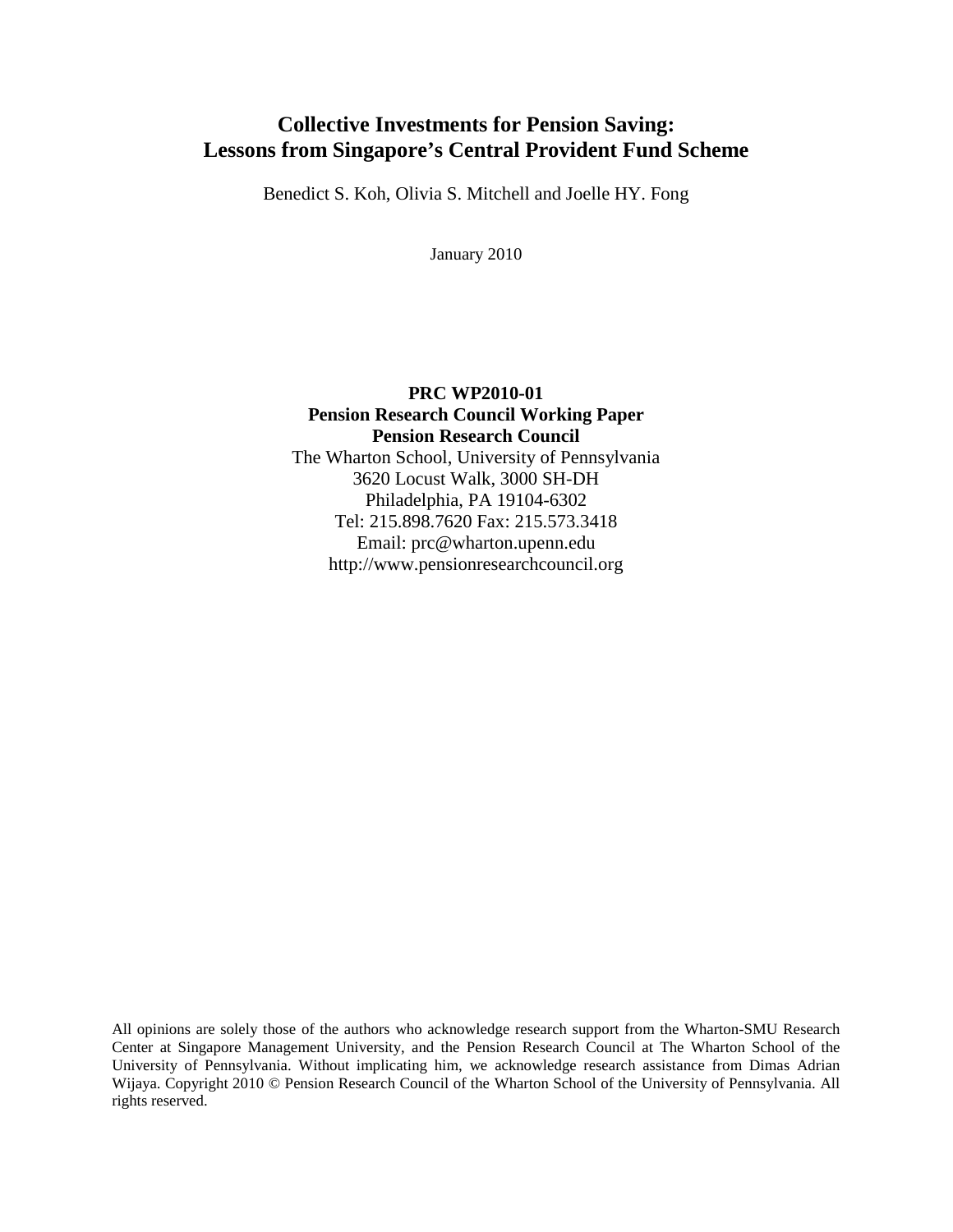## **Collective Investments for Pension Saving: Lessons from Singapore's Central Provident Fund Scheme**

Benedict S. Koh, Olivia S. Mitchell and Joelle HY. Fong

#### **Abstract**

Singapore's mandatory national defined contribution pension system permits participants to invest their retirement savings in a wide range of investment instruments if they wish, rather than leaving their savings in CPF accounts to earn interest rate by default. This paper asks whether workers seeking to earn higher returns can expect to do better than the CPF-managed default, by moving their money into professionally-managed unit trusts. We use historical data to investigate whether fund managers possess superior stock-picking and market-timing skills, as well as whether they exhibit persistence in performance and offer diversification benefits to participants. The evidence is mixed, which could explain why so few participants opt out of the CPF-run default fund.

*Keywords:* pension, retirement, investment, portfolio, investment choice, return and risk

#### **Benedict S. K. Koh**

Associate Professor of Finance Singapore Management University 50 Stamford Road, #04-01 Singapore 178899 T: 65-6828-0716 • F: 65-6828-0777 Email: [skkoh@smu.edu.sg](mailto:skkoh@smu.edu.sg)

#### **Olivia S. Mitchell**

International Professor of Employee Benefit Plans Professor of Insurance and Risk Management Director, Pension Research Council Boettner Center for Pensions & Retirement Research The Wharton School, 3620 Locust Walk, St 3000 SHDH Philadelphia, PA 19104-6320 T: 215-898-0424 F: 215-898-0310 Email: [mitchelo@wharton.upenn.edu](mailto:mitchelo@wharton.upenn.edu)

#### **Joelle H.Y. Fong**

Doctoral Student Department of Insurance and Risk Management The Wharton School, 3620 Locust Walk, St 3000 SHDH Philadelphia, PA 19104-6320 Email: [hfong@wharton.upenn.edu](mailto:hfong@wharton.upenn.edu)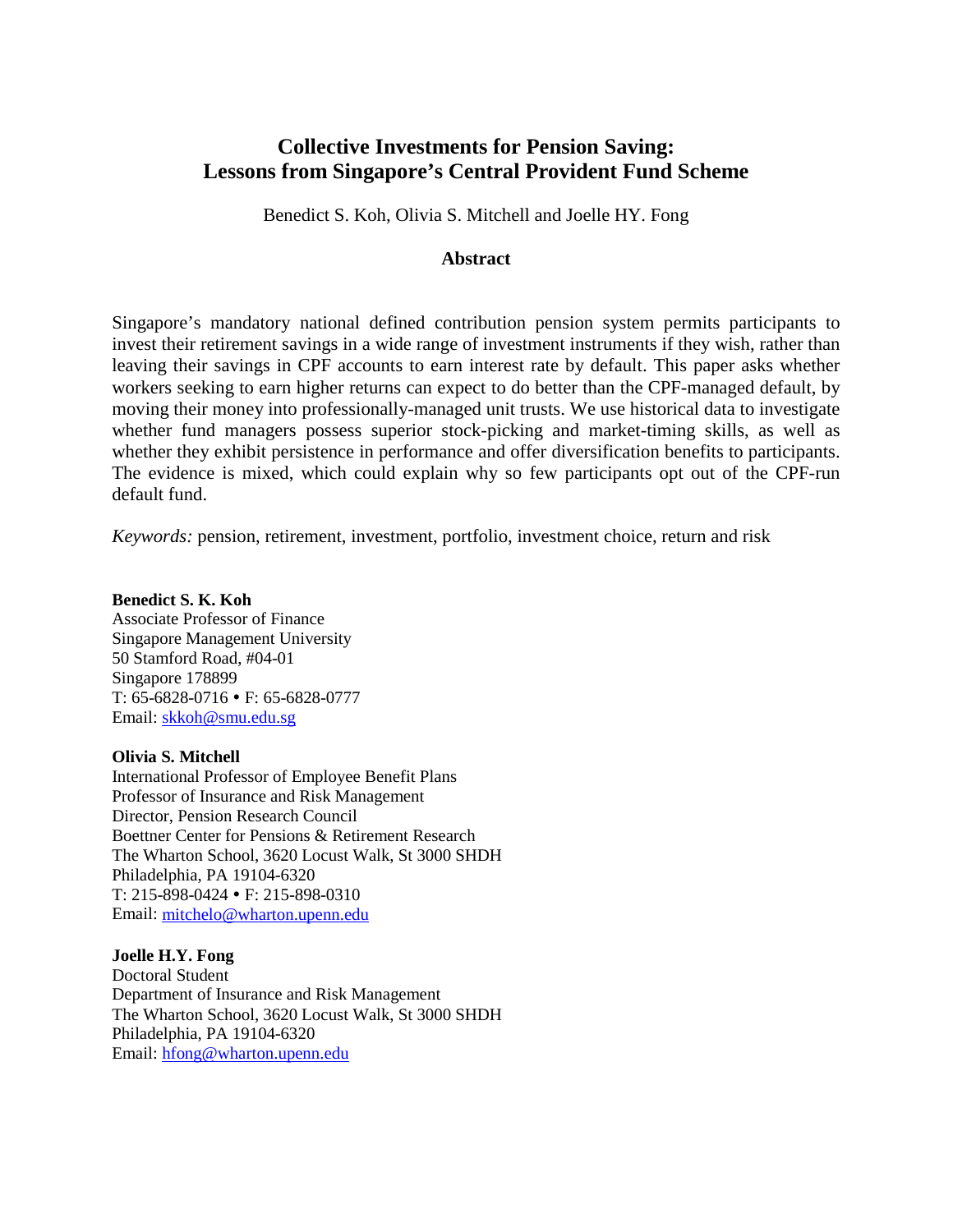## **Collective Investments for Pension Saving: Lessons from Singapore's Central Provident Fund Scheme**

Benedict S. Koh, Olivia S. Mitchell and Joelle HY. Fong

In a defined contribution (DC) system, participants bear the responsibility to amass sufficient wealth to finance their own retirement consumption. This paper explores how one of Asia's foremost retirement programs, Singapore's national mandatory Central Provident Fund (CPF) scheme, has approached investment choice for its participants in an effort to grow retirement wealth. Since 1986, the CPF has allowed savers to divert a portion of assets from their CPF accounts into *individually-managed* investment funds. Included in the list of permissible investment products are unit trusts (mutual funds) and investment-linked insurance products (ILPs) offered by private-sector professional fund managers. Prior research has shown that only 12 percent of investible funds, however, have been delegated to professional money managers (Koh et al.  $2007$ )<sup>1</sup>. This paper asks whether the investment choices that workers could have selected as an alternative to leaving their savings in CPF accounts earning default interest rates do actually offer an advantageous instrument in growing employee savings. We also examine whether these funds help participants effectively diversify market risk.

This question is of interest for three reasons. First, a growing body of research has raised concern about how ready workers are to handle their own pension investment decisions, providing evidence of investment inertia, naive portfolio diversification, excessive reliance on conservative investment options, and financial illiteracy regarding basic investment concepts (Mitchell et al. 2007)<sup>2</sup>. This raises a question as to how much investment choice is actually beneficial in the context of retirement saving plans. Second, the recent investment record of participants that have used the CPF Investment Scheme (CPFIS) in Singapore has been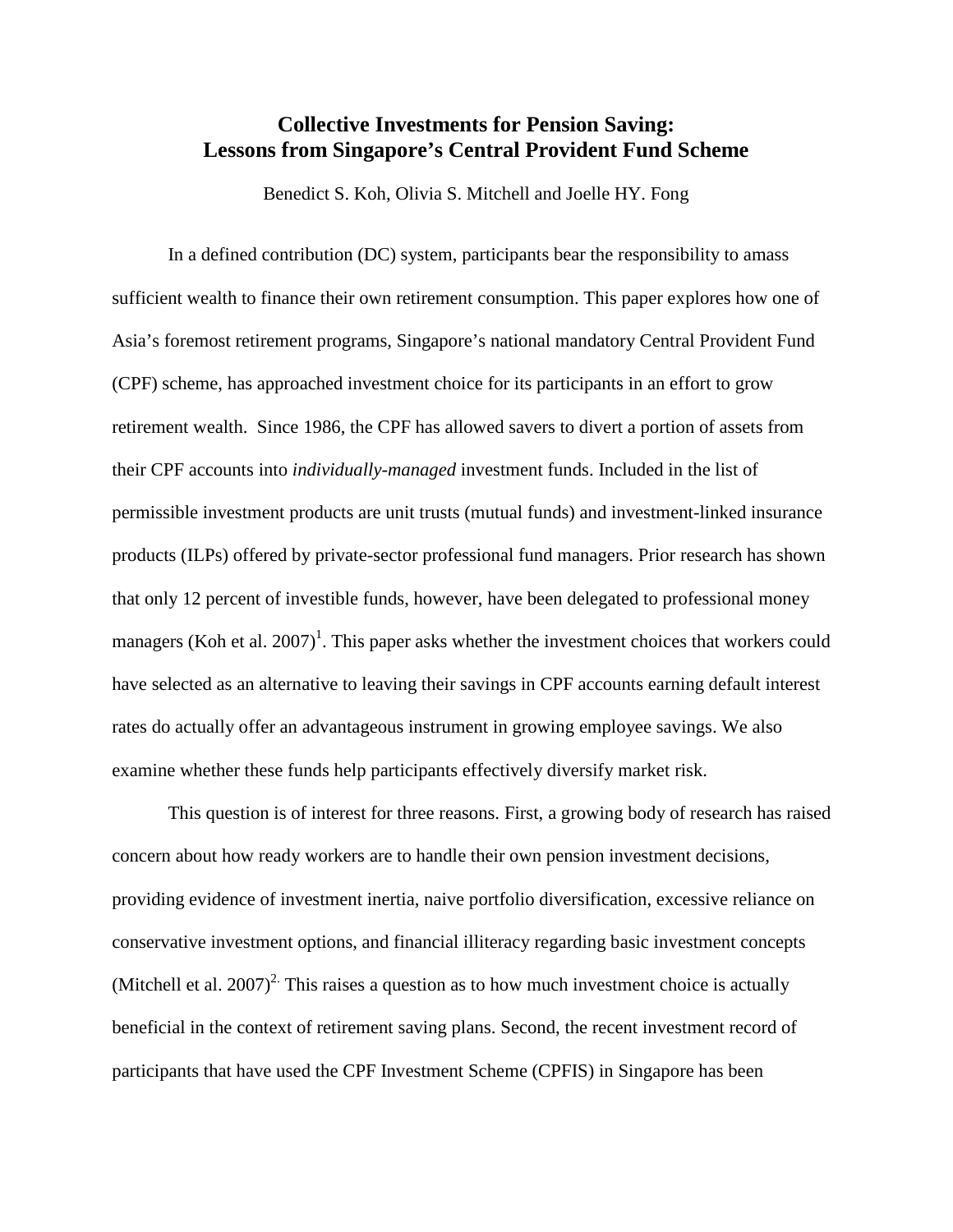discouraging. Whether this poor investment record might be due to the dismal performance of the financial markets or poor portfolio choice by individual participants, or both, is an empirical question. Third, in the last decade, CPF monies have been flowing rapidly out of CPF accounts into the unit trust industry. For example in 1997, CPF-included funds constituted just 16 percent (or \$0.5 billion) of the unit trust industry's assets under management; by 2007, this had risen to 67 percent (or \$26 billion)<sup>3</sup>. Accordingly, a large and rising fraction of workers' retirement funds are in the hands of professional fund management companies, which makes it particularly important to investigate how they perform and whether they are effective in growing savings.

In what follows, we first survey the literature on the performance of professionallymanaged funds. Next, we briefly describe the structure of Singapore's CPF Investment Scheme and explain the role of unit trusts in the asset mix. This is followed by an analysis of the aggregate performance of unit trusts offered under the investment scheme for various holding periods. Subsequently, we investigate the return and risk profiles of the unit trusts and ascertain whether these funds seem to be well-positioned in conformity with their prospectuses. We also examine whether the unit trusts are sufficiently diversified and whether the fund managers exhibit superior stock selection and market timing skills. Last, we assess whether unit trusts show persistence in their performance.

#### **Prior Studies**

Most of the empirical literature on retail mutual fund manager performance has relied on U.S. data, where the broad consensus is that managers responsible for such funds tend to underperform their benchmark portfolios. Early studies on US mutual funds by Jensen (1968) and Sharpe  $(1966)^4$  showed that fund managers did not exhibit superior stock selection skills.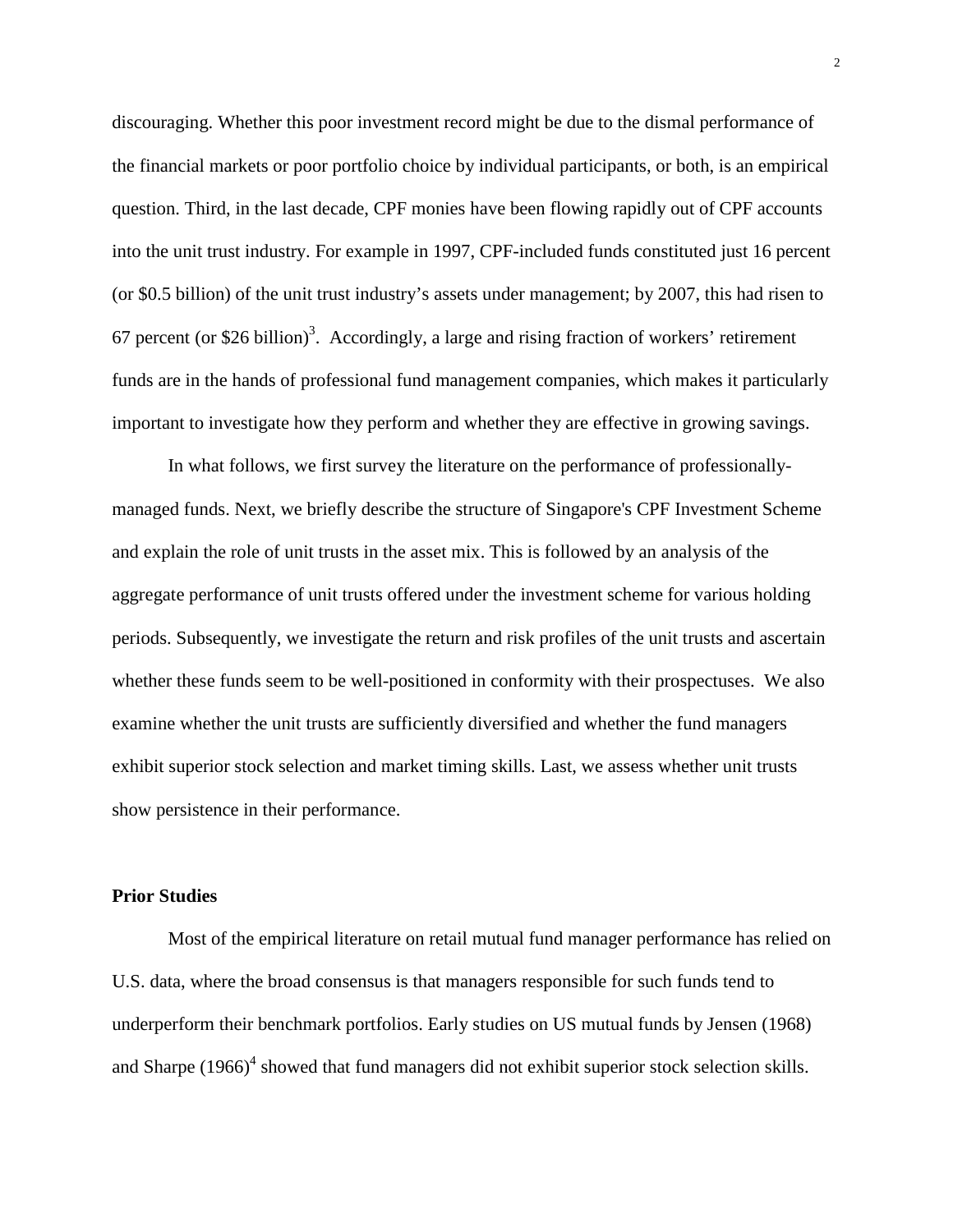More recent work corroborates this finding (Malkiel, 1995; Gruber, 1996)<sup>5</sup>. While mutual funds do not generate positive alphas, some analysts find evidence of persistence in mutual fund performance over shorter horizons of up to five years (Grinblatt and Titman 1992; Hendricks et al. 1993)<sup>6</sup>. Yet additional investigation by Malkiel (1995) noted that much of the evidence of persistency in performance was restricted to the 1970s and it disappeared in the 1980s. Carhart  $(1997)^7$  further found that persistency in mutual fund performance can be explained by common factors in stock returns and investment expenses. In general, then, there is little convincing evidence of abnormal positive performance by U.S. professional fund managers.

Empirical evidence on U.S. fund manager market timing skills tends to be more mixed. For instance, some authors uncover no evidence of fund manager market timing skills,<sup>8</sup> while others do offer support for timing skill in the average performance of mutual funds.<sup>9</sup> Analysts who take into consideration the substantial evidence of non-stationary systematic risk levels in portfolios that consequently affect mutual fund performance tend to confirm the existence of significant timing in fund manager ability.<sup>10</sup>

In the Singapore context, Tse and Chia  $(1997)^{11}$  analyzed the performance of 36 equity unit trusts (including those outside of CPFIS) for 1990-99. The chosen funds concentrated their investment in stocks traded in Singapore and the Asian region. The authors concluded that fund managers performed poorly in security analysis and market timing, and they found no consistency in fund performance ranking. On the other hand, they showed that the unit trusts were well diversified and performed fairly well in terms of risk-adjusted returns, especially when compared to the risk-free rate. A more recent study by Chia, Chua and Tsui  $(2007)^{12}$  measured unit trusts' 1992-2006 performance using a sample of 87 unit trusts which represented about a third of the entire CPFIS-included universe of unit trusts (231). That study included only equity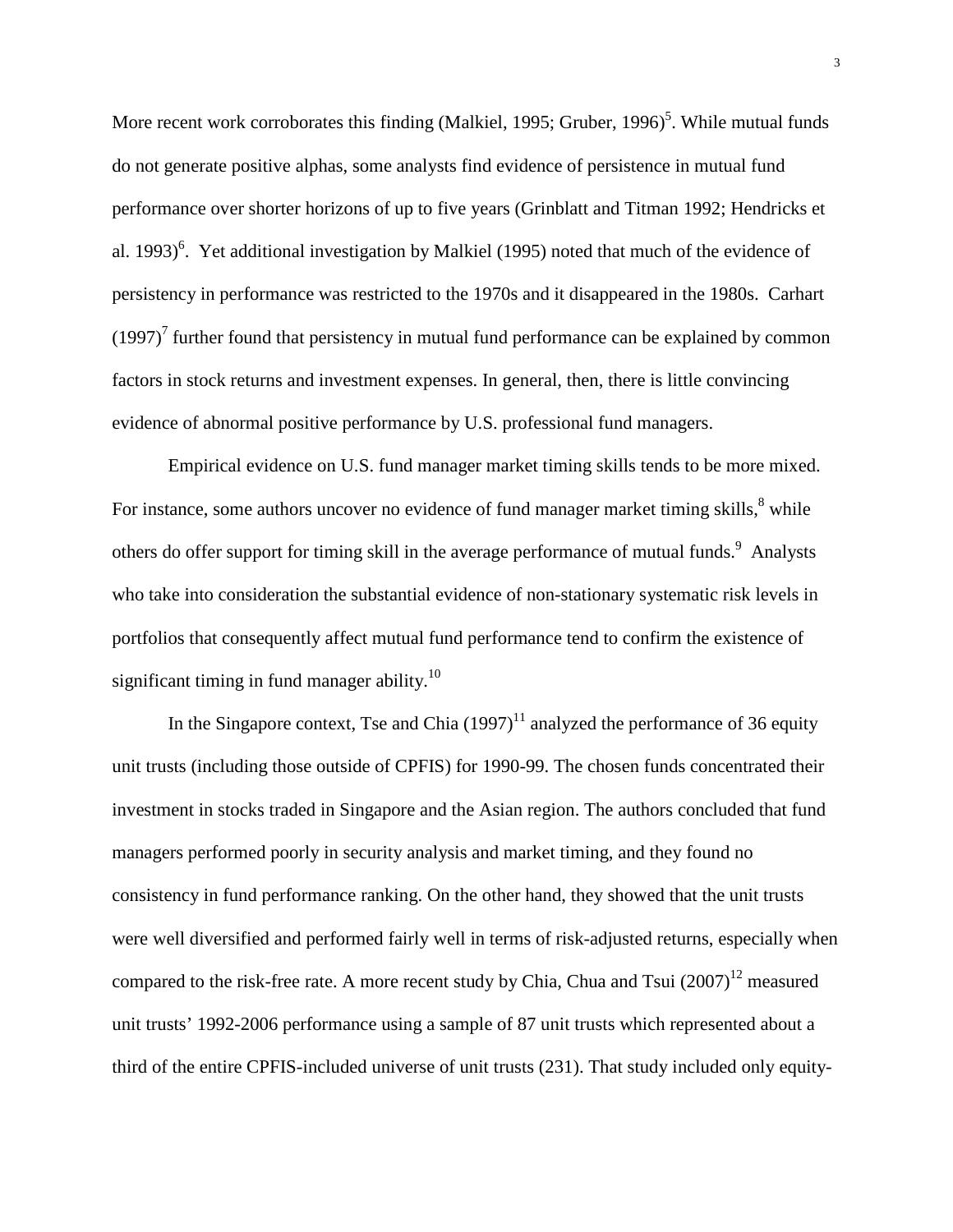based funds with a track record of more than 3 years, and the authors report mixed evidence of stock picking skills by fund managers and no evidence of market timing. They also confirmed that the performance of fund managers was not consistent over time.

The present paper develops a more comprehensive analysis of the risk-return characteristics of unit trusts included in the list of investment funds available to savers in the CPF (as of December 2007). We do so with the help of an exclusive dataset obtained from Morningstar Research Private Limited ("Morningstar").<sup>13</sup> Using this rich dataset, we evaluate the unit trust performance for a wider range of fund types than previous studies. Rather than concentrating exclusively on equity-based funds, here we review equity funds, balanced funds, and income funds in which CPF members might potentially invest, which provides a uniquely useful comparison of performance measures across major fund types in the unit trust industry. In so doing, we provide a comprehensive evaluation of all unit trusts included in the CPFIS list.

#### **The Central Provident Fund Investment Scheme**

The Central Provident Fund in Singapore was first established in 1955 as a mandatory savings program.<sup>14</sup> Half a century later, the CPF has evolved into a wide-ranging social security system covering 3.2 million CPF members, of whom 1.58 million are active as of June 2008.<sup>15</sup> Since its inception, the CPF has been a defined contribution plan financed by mandatory levies on employees' total monthly earnings up to an earnings cap. Contribution rates and caps have varied over time with current rates amounting to between 8.5 to 34.5 percent of salary depending on the employee's age, and the monthly salary ceiling is set at S\$4,500 (approximately  $US$3,333$ ).<sup>16</sup>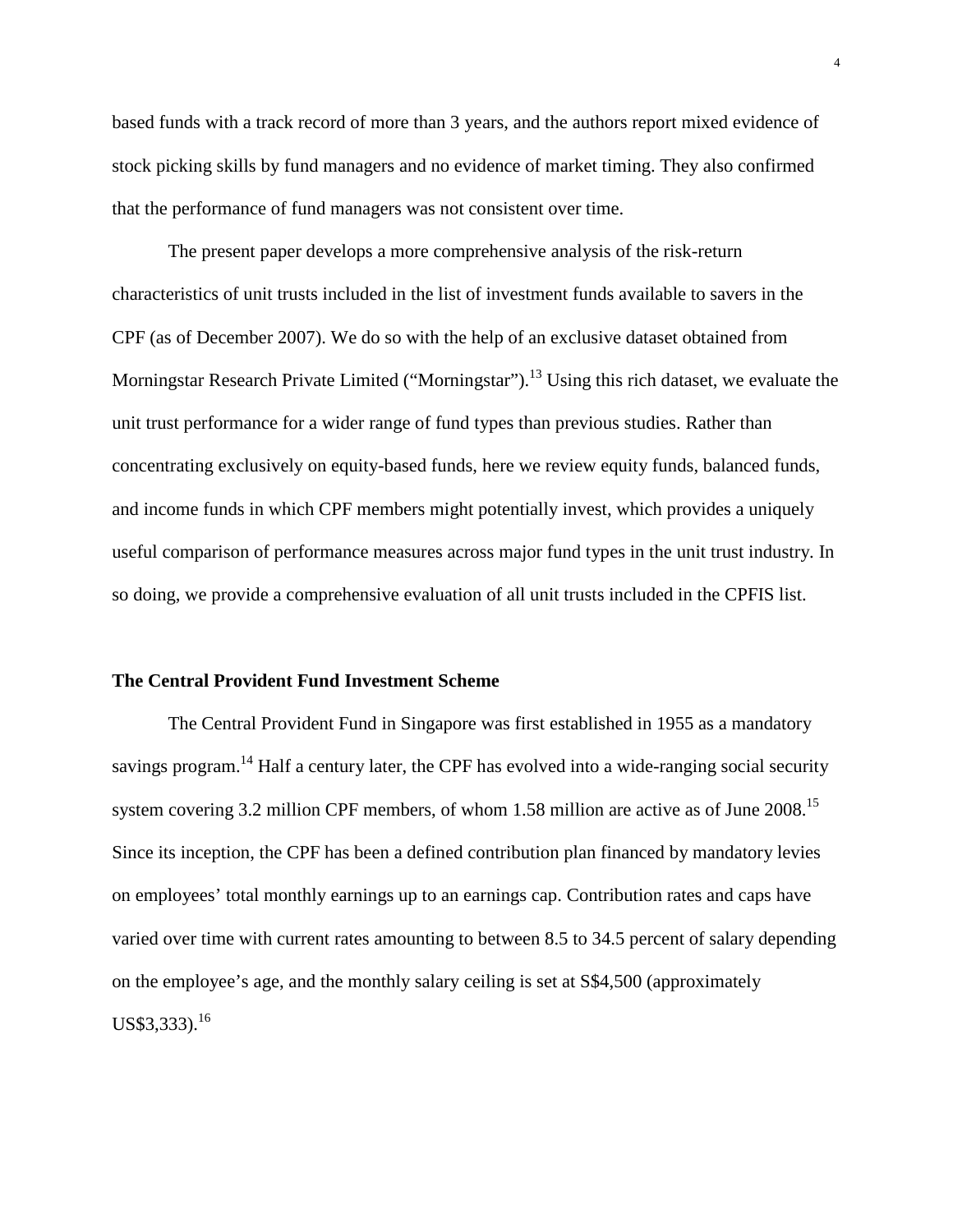#### **The Default CPF Fund**

When the Singaporean scheme was first established, the CPF Board requires members to leave their retirement savings in CPF accounts. These accounts pay a risk-free rate of return which as of mid-2008 was 2.5 and 4 percent respectively on CPF Ordinary Account balances (CPF-OA) and Special Account (CPF-SA) balances. The stipulated 2.5 percent is, in fact, a floor, since the actual interest rate is the higher of 2.5 percent or a "market-related interest rate" based on the weighted average of the 12-month fixed deposit rates (80%) and the month-end saving rates (20%) of the major local banks over the preceding 3 months. In this way, the Board guarantees a safe minimum nominal return, while offering participants the possibility of upside potential should market rates rise. From January 1, 2008 the CPF-SA rate is pegged to the 12-month average yield of the 10-year Singapore Government Security (10YSGS) plus 1%.<sup>17</sup>

The CPF-OA and SA rates represent rather attractive risk-free rates of return, compared to the 'proxy risk-free rate' of about 0.25 percent (in May 2008) set by the Monetary Authority of Singapore. To help CPF members further improve returns on their retirement saving, the government has recently announced it will pay an additional bonus of 1 percent per annum on the first \$60,000 of a member's combined OA and SA balances (as of June 2008). In addition, the interest rate for funds held in the Special Medisave Retirement Account (SMRA) is to be repegged to the 10-year Singapore Government Security (10YSGS) yield plus 1 percent. Had this new SMRA formula been in place since the first issue of 10Y SGS, the SMRA rate would have averaged 4.5 percent (MOM, 2008). The latter change may have an important impact on CPF members, since the attractive default rate of return combined with the 2.5 percent rate floor is likely to encourage members to leave their savings in CPF accounts and induce yet more inertia. On the other hand, if the floating SMRA rate<sup>18</sup> were to fall, participants will need to be more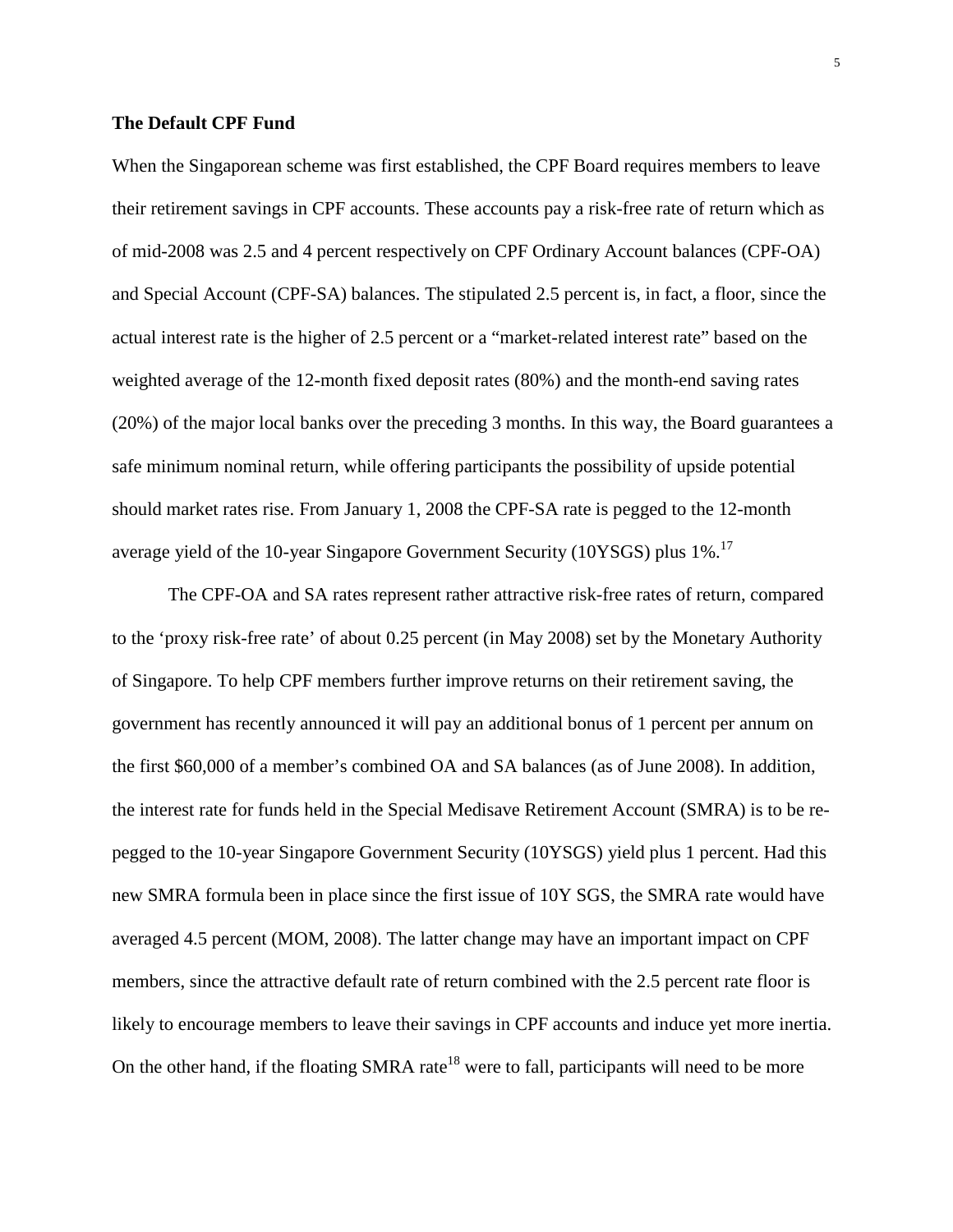nimble in deploying their SA balances out of their CPF accounts into alternative investment opportunities.

#### **General Structure of the CPFIS**

The CPF Investment Scheme has provided members with access to investment alternatives since 1986. Early on, CPFIS participants were permitted to invest only a portion of their OA and SA saving in the included set of instruments. However, from 2001, the portion was raised to 100 percent for both the OA and SA.<sup>19</sup> Clearly, this provides participants much latitude and discretion in terms of creating and determining their own retirement asset portfolio<sup>20</sup>.

The range of products in which CPF members may invest their mandatory contributions is diverse. In 2008, for instance, CPF-OA funds could be invested in fixed deposits, Treasury bills, corporate bonds, property funds, equities traded on the Singapore stock exchange, bonds guaranteed by the Singapore government, annuities and endowments, ILPs, unit trusts, exchange traded funds (ETFs), fund management accounts, and gold. As CPF-SA balances are intended to be earmarked for old age, a slightly narrower set of investment products has been allowed for SA monies. It must be noted that the CPF Board does not endorse any product included on the CPFIS list though these instruments may be selected by members for investment.

With such a rich offering of investment options, it is of interest to examine whether CPFIS investors have been successful in growing their retirement saving. The recent evidence is not comforting: for instance, almost half of CPFIS Ordinary Account investors incurred investment losses in FY 2004–07, while one-third realized profits equal to or less than the default rate of 2.5 percent earned by those who left their saving in CPF accounts (see Table 1). Only one-fifth of the investors made net realized profits in excess of the OA interest rate. This poor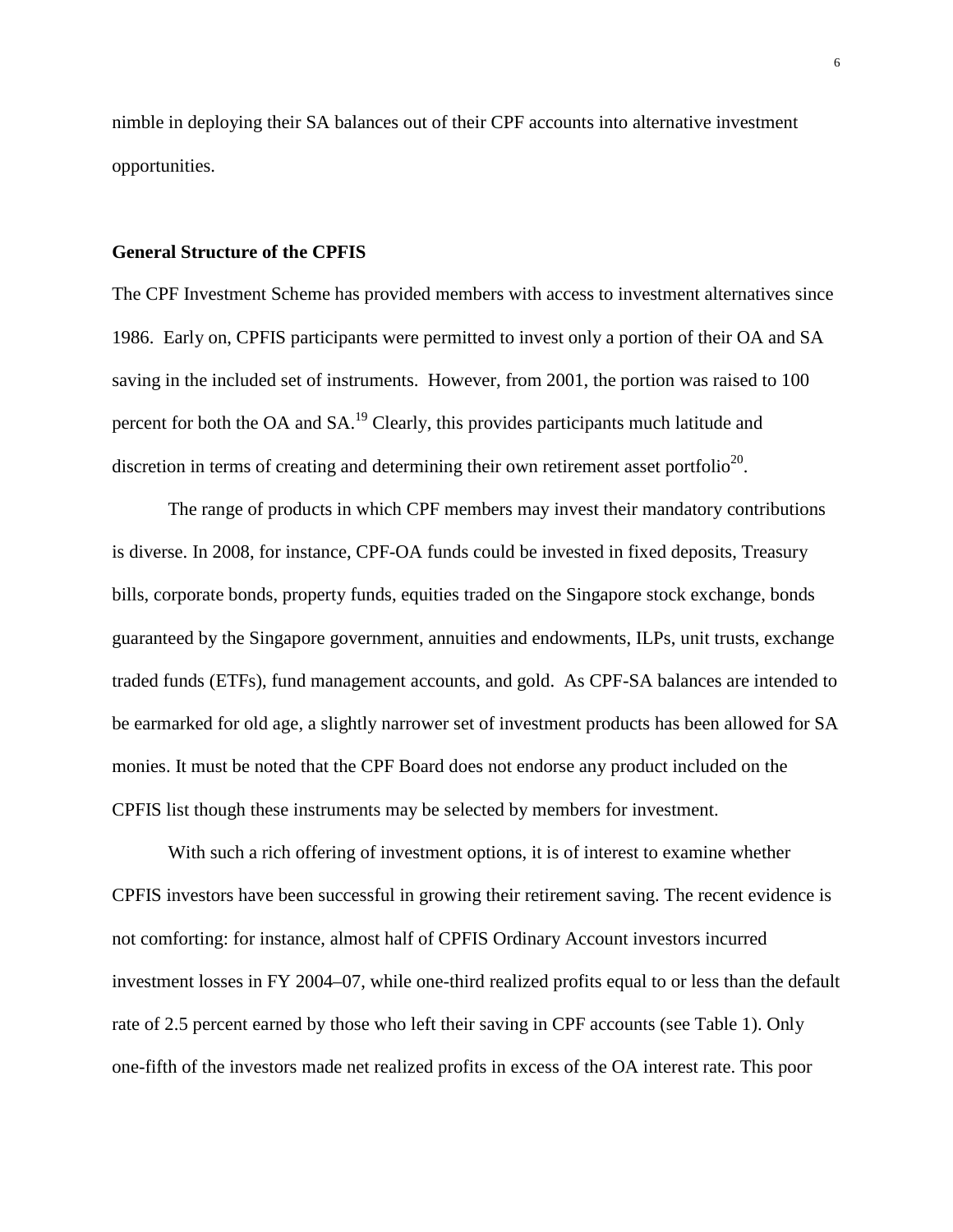investment performance has not gone unnoticed by policymakers, who point to high investment fees and expenses as one of the explanation for low returns<sup>21</sup>.

#### *Table 1 here*

#### **Growth of Unit Trusts under the CPFIS**

With such dismal investment performance, CPF members have progressively turned to professional fund managers to help manage their money, particularly unit trusts. A unit trust is similar to a US mutual fund, in that it is an investment vehicle which pools money from numerous investors to invest in a portfolio of securities such as shares, bonds, and deposits. Investors find unit trusts attractive because they offer them the benefits of diversification, liquidity as well as access to the services of professional fund managers.

Total assets held by Singapore-based money managers reached S\$1.2 trillion in 2007 (approximately US\$814 billion), of which S\$39 billion pertained to Collective Investment Schemes (CIS) which include equity funds, bond funds, balance funds, money market funds, and capital guaranteed/protected funds. There were a total of 349 of these CIS in 2007, of which 162 are included under the CPFIS.<sup>22</sup> CPF-included CIS constituted only 18 percent of all CIS in 1997, but by 2007, this jumped to 46 percent.

#### **Empirical Approach**

To investigate the performance of CPFIS included unit trusts, we rely on a time series of returns earned by funds with a track record of at least 10 years for two sample periods ending December 2001 and December 2007. These two end dates are specifically chosen to coincide with the bear and bull phases of the stock market cycle. In addition, we compare the performance of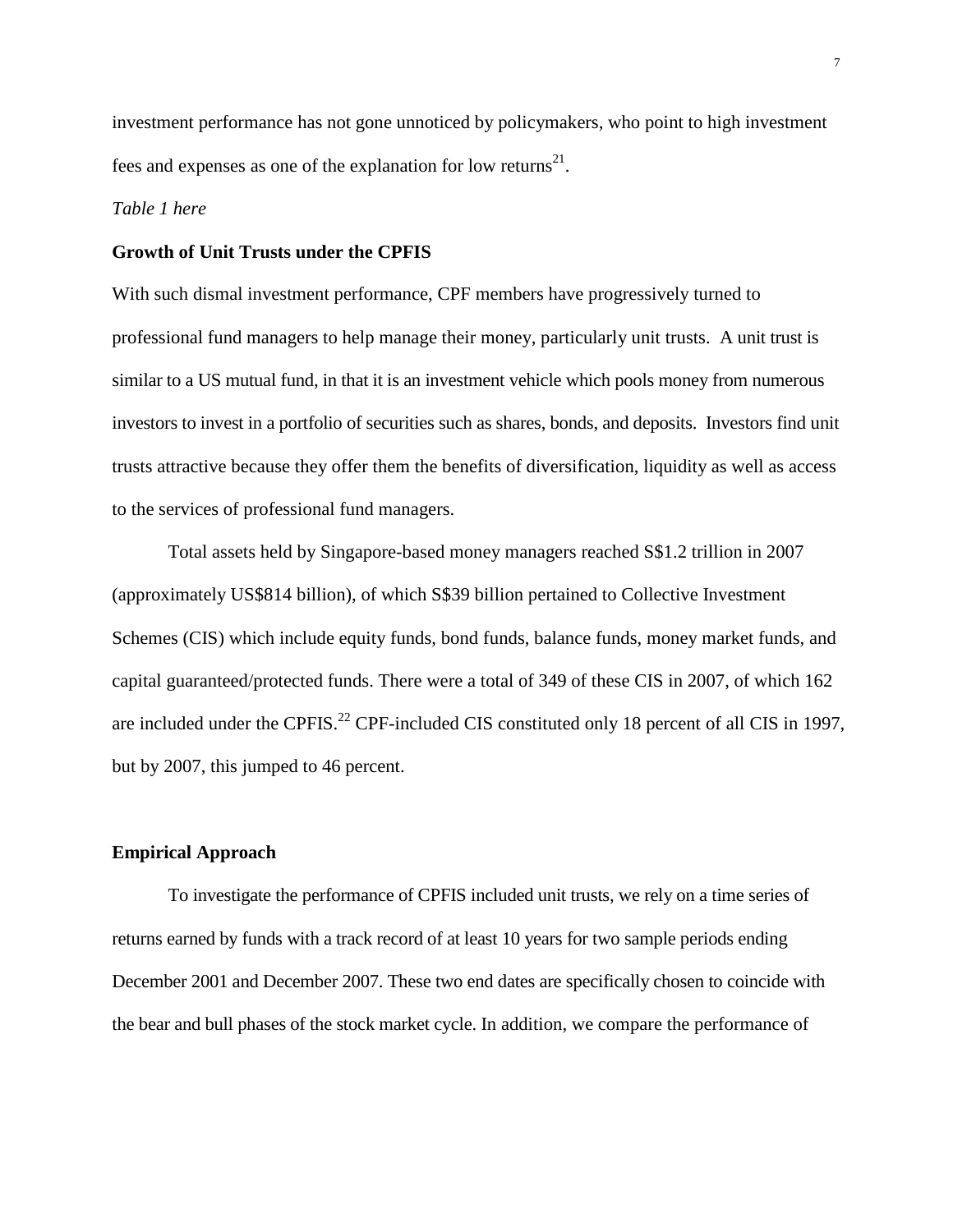funds over five and 10 years, which we take to represent moderate and longer-term holding periods.

Our dataset was obtained from Morningstar Asia which provides monthly price observations at month-end for the Singaporean financial market. The observations utilize a reinvested income price series which assume that dividend distributions are reinvested.<sup>23</sup> These fund returns are then compared to the individual funds' benchmark returns specified by the investment management companies as well as the three-month Treasury bill rate and the CPF-OA rate (CPF default interest rate).

#### **Aggregate Performance of CPFIS Unit Trusts**

When unit trusts are sold by fund managers to the public, they often emphasize that such investments should be held over a relatively long investment horizon. This is because the performance of unit trusts fluctuates in tandem with the stock market and hence there is no guarantee that investors will not suffer losses in the short run. However, as fluctuations in asset prices tend to tamper off in the long run, investors can expect these funds to achieve positive capital appreciation over longer horizons.

To test this hypothesis, we compare the performance of unit trusts against three yardsticks: three-month T-bill rate, the CPF-OA rate, and the fund's own benchmark index return. The CPF-OA rate is a sensible yardstick because an alternative to moving one's CPF savings into the capital market directly would be to simply do nothing, leaving the money in the CPF OA account to earn the default return. Naturally, stock markets cycles mean that realized returns are volatile, but it is reasonable to expect unit trusts to outperform the risk-free rate as well as the CPF default interest rate in the long run.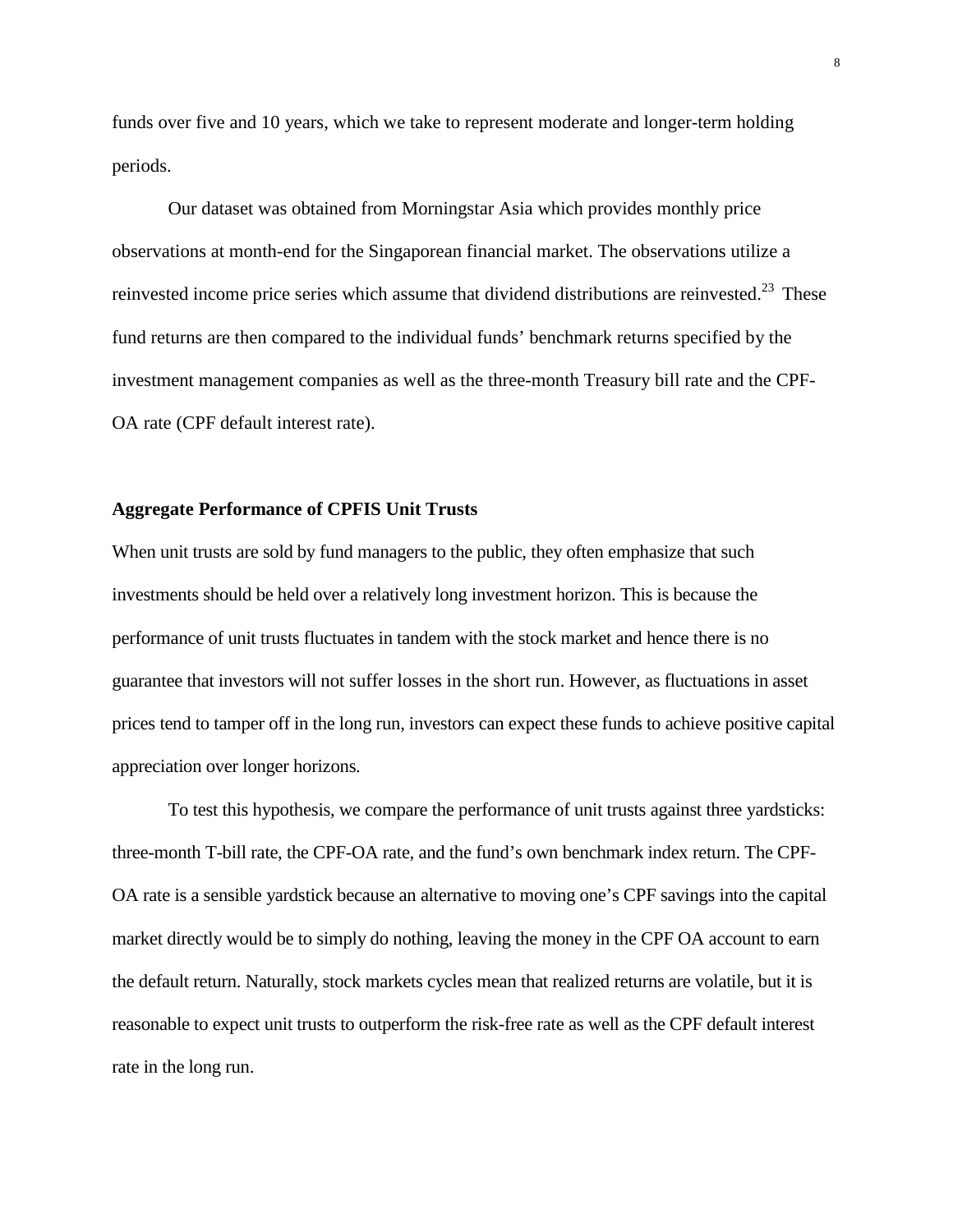Table 2 provides summary statistics which show that Singapore's unit trusts generally performed better over the long term than in the short term. Majority of unit trusts evaluated reported positive returns which are higher than the CPF default interest rate and the risk-free rate for most sample periods except for the 5-year holding period ending 12/01. The latter period coincided with the dotcom crash. Unlike hedge funds, unit trusts cannot exploit a market downturn by shortselling securities. Consequently, in a falling market, they can only mitigate their performance partially by underweighting stocks and overweighting bonds and deposits to minimize losses. *Table 2 here*

The average returns of CPFIS unit trusts range from 1.98 % to 16.32 % per annum for the five-year holding period, and from 7.96 % to 10.27 % per annum for the 10-year holding period. Returns earned by these unit trusts are highly correlated with the performance of the stock market as a whole. For the period ending December 2001, returns were generally lower, coinciding with the dotcom crash. After 2002, the Singaporean stock market staged a recovery and unit trusts' performance rose correspondingly. In particular, the 16.32 % annualized average return earned by unit trusts for the five-year period ending December 2007 coincided with the worldwide stock market boom. While most unit trusts reported positive returns for all holding periods, a significant percentage of unit trusts underperformed the CPF default rate. Consistent with empirical studies from other countries, we also notice a high percentage of funds failing to beat their benchmarks in terms of average return. For instance, over the five-year holding period, only 39.5 % earned more than their benchmarks, a statistic that rises to 64.6 % for the 10-year holding period. The performance of unit trusts is much better for the sample period ending December 2001, where 80-88 percent outperformed the benchmark indices.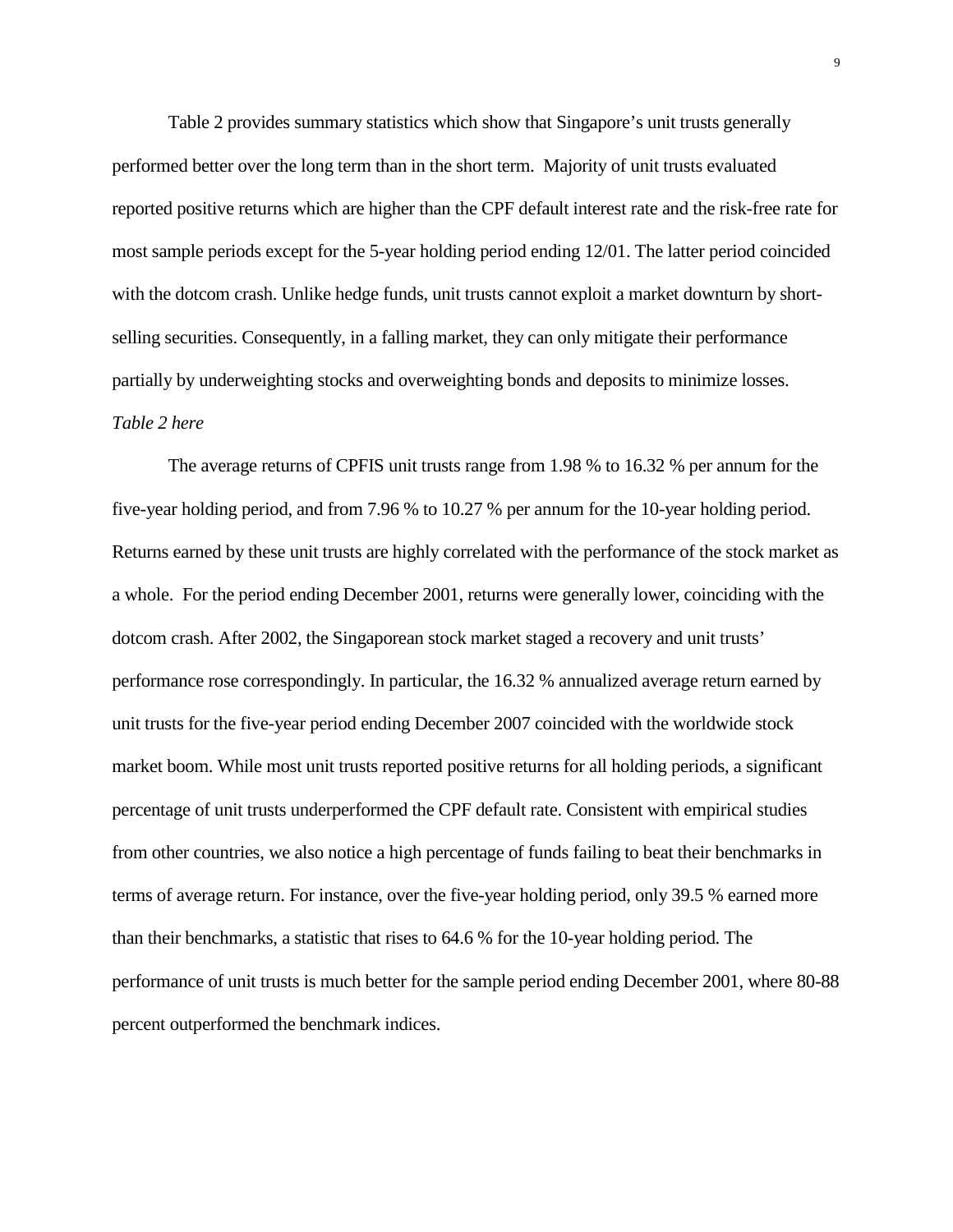#### **Risk-Return Characteristics of Unit Trusts**

Investors select unit trusts based on the descriptions provided in fund prospectus, where UTs are broadly classified as equity, income, or balanced funds. Equity funds are expected to offer high return but at high risk since they invest in growth stocks with potential for capital appreciation but pay low dividend. By contrast, income funds are expected to offer low returns by assuming low risk. These funds invest in high quality bonds, money market instruments, and fixed deposits. Balanced funds are hybrids of growth and income funds, offering moderate capital growth and income at moderate risk.

While most funds declare their investment objectives clearly in their prospectus, it is not evident if their realized performance is congruent with the stated objectives. For example, an equity fund may report a low average realized return and low risk, or low average realized return at high risk. In such situations, the funds would be regarded as having failed to deliver on their promise. Accordingly, we seek to investigate whether CPFIS included unit trusts were able to position their funds appropriately as stated in the prospectus. We measure unit trusts' returns by average return and average excess return<sup>24</sup>, while their risks are measured by betas or standard deviations of returns.

Table 3 reports the return and risk profiles of 3 types of unit trusts. Our results show that during the 1/98 -12/07 bull market unit trust realized returns and risk were largely consistent with their prospectus profiles. For example, equity funds for the five-year investment horizon earned the highest average return (19.6 percent) followed by balanced funds (9.9 percent) and income funds (2.6 percent). While the equity fund returns were the highest, their risk assumed was also correspondingly the highest. The average standard deviation and beta of the equity funds was 13.6 percent and 0.89 respectively. These risk measures are higher than those of balanced funds (6.1 percent and 0.69) and income funds (3 percent and 0.31). The return and risk tradeoffs are also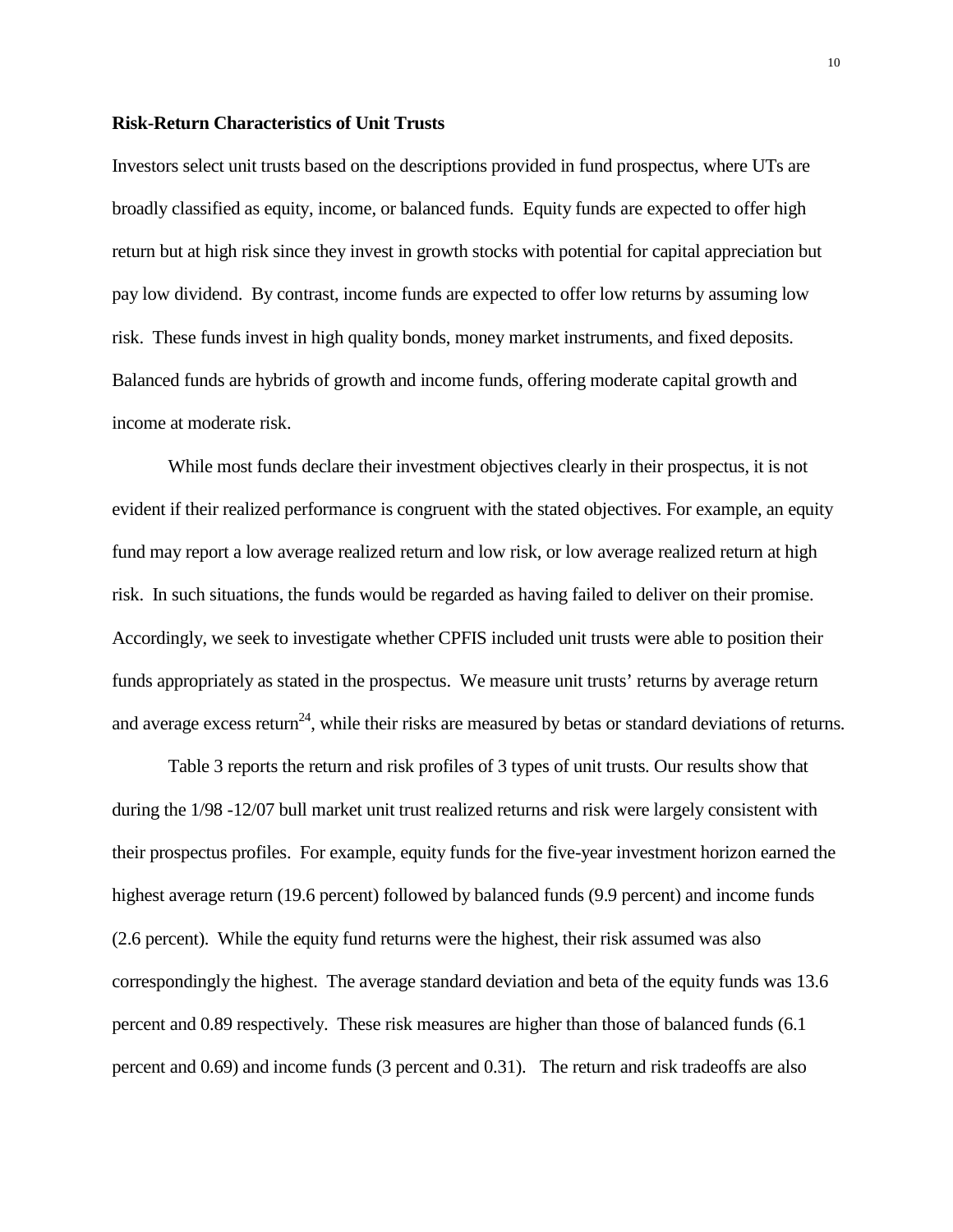evident for the 10-year period, where equity funds reported the highest average return (11.2 percent) and highest risk (standard deviation of 23.4 percent and beta of 0.86) while income funds reported the lowest return (3.6 percent) and lowest risk (standard deviation of 2.6 percent and beta of 0.25). The positive relationship between return and risk appears to hold even for the bear market (1/92- 12/01), when equity and balance funds reported higher returns than income funds but they also bear higher risk. The only anomaly is the five-year horizon from  $1/97-12/01$  where equity and balanced funds reported dismal performance due to the dotcom crash.

#### *Table 3 here*

Figure 1 provides a sample plot of the realized return and risk profiles of the full sample of individual unit trusts for the five-year holding period. The plot shows that the risk-return profiles of individual funds were consistent with their stated objectives: that is, the income funds generally cluster in the lower left-hand quadrant of the graph, while equity funds cluster in the upper righthand quadrant. The average return and standard deviation of income funds are the lowest and hence these are often deemed most suitable for risk-averse investors such as older workers or retirees. Income funds allow these investors to protect their capital but at the cost of lower expected returns. By contrast, equity funds earned the highest returns but at high risk, so these are often deemed suitable for participants who can afford to take more investment risk in the hope of growing their saving.

*Figure 1 here*

### **Risk Diversification**

One of the key benefits of investing in unit trusts is that they offer investors risk diversification which they might not otherwise be able to achieve on their own. Risk diversification occurs when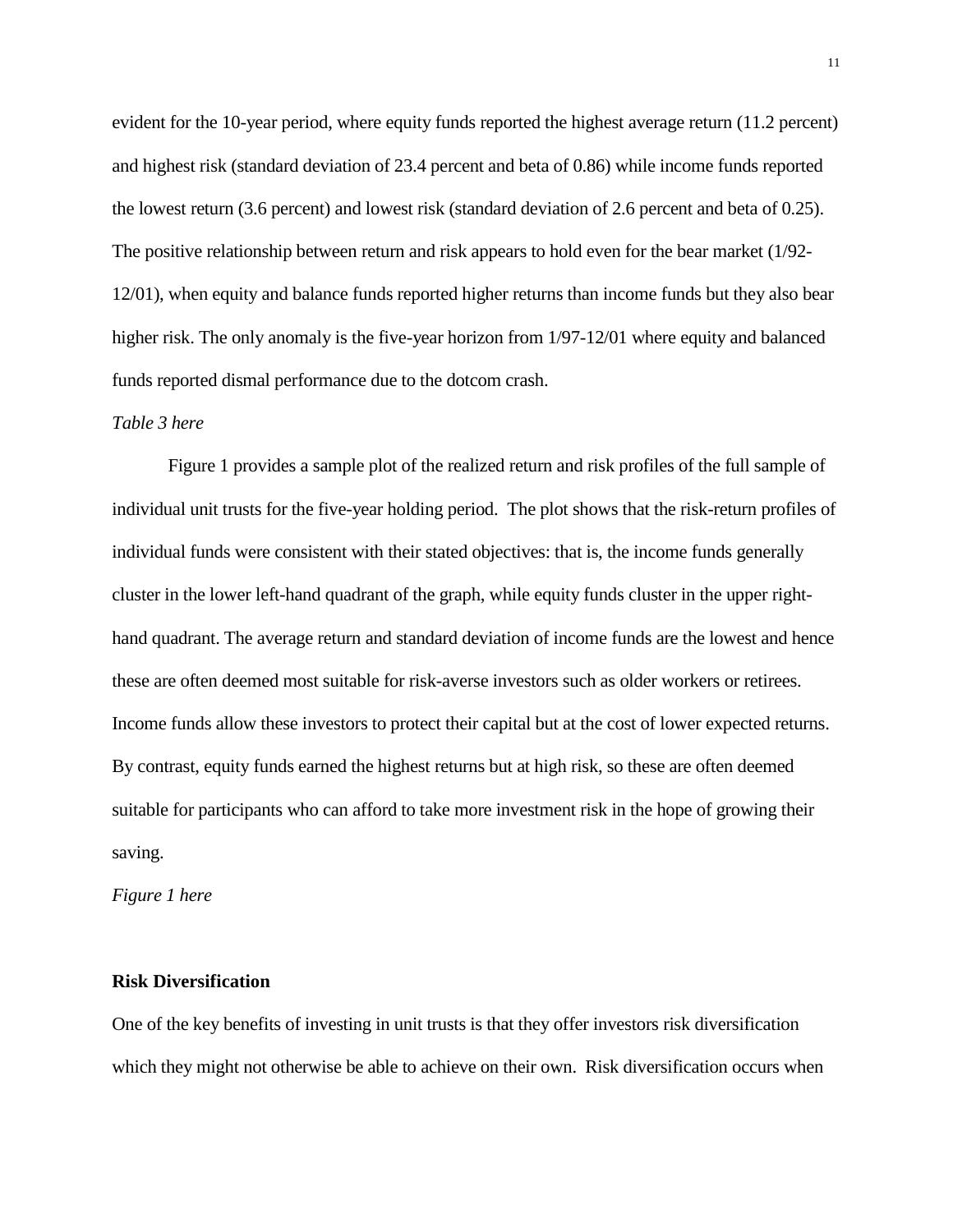investors spread their limited capital over a large number of stocks and financial assets. Financial analysts often measure risk diversification by the R-square statistic of regression of excess return of funds on the excess returns of the benchmark index.<sup>25</sup>

Panel A in Table 4 presents the R-square of equity and balanced funds for the five- and 10 year holding periods. Income funds are excluded, as fund managers of such funds do not try to track the stock market benchmark indices. Our results show that equity and balanced funds in Singapore are relatively well diversified. The average R-square of equity funds range from 0.7 to 0.75 while those of balanced funds range from 0.64 to 0.82. This means that over 64 percent of the variation in equity and balanced funds' returns is explained by movements in their benchmark indices. These results suggest that CPFIS unit trusts do help investors diversify their portfolio risk, a benefit particularly helpful for members with meager savings.

*Table 4 here*

#### **Stock Selection Skills**

Another benefit of investing in a unit trust is that investors can tap the expertise of professional fund managers to outperform the market. By relying on fund managers, CPF investors expect to earn higher risk-adjusted return than what they could achieve themselves. Investors expect professional fund managers to exhibit stock selection skills, that is, the ability to identify under-priced stocks for inclusion in a portfolio. Analysts often use Jensen's alpha<sup>26</sup> to gauge the stock selection skill of fund managers to earn superior returns. Fund managers with superior stock selection skills will report a positive alpha and those with inferior skills will report a negative one.

Panel B in Table 4 reports Jensen's alphas for equity and balanced funds for 5 and 10 year holding periods. The average alpha earned by equity funds ranges from 0.14 to 0.4 percent. Results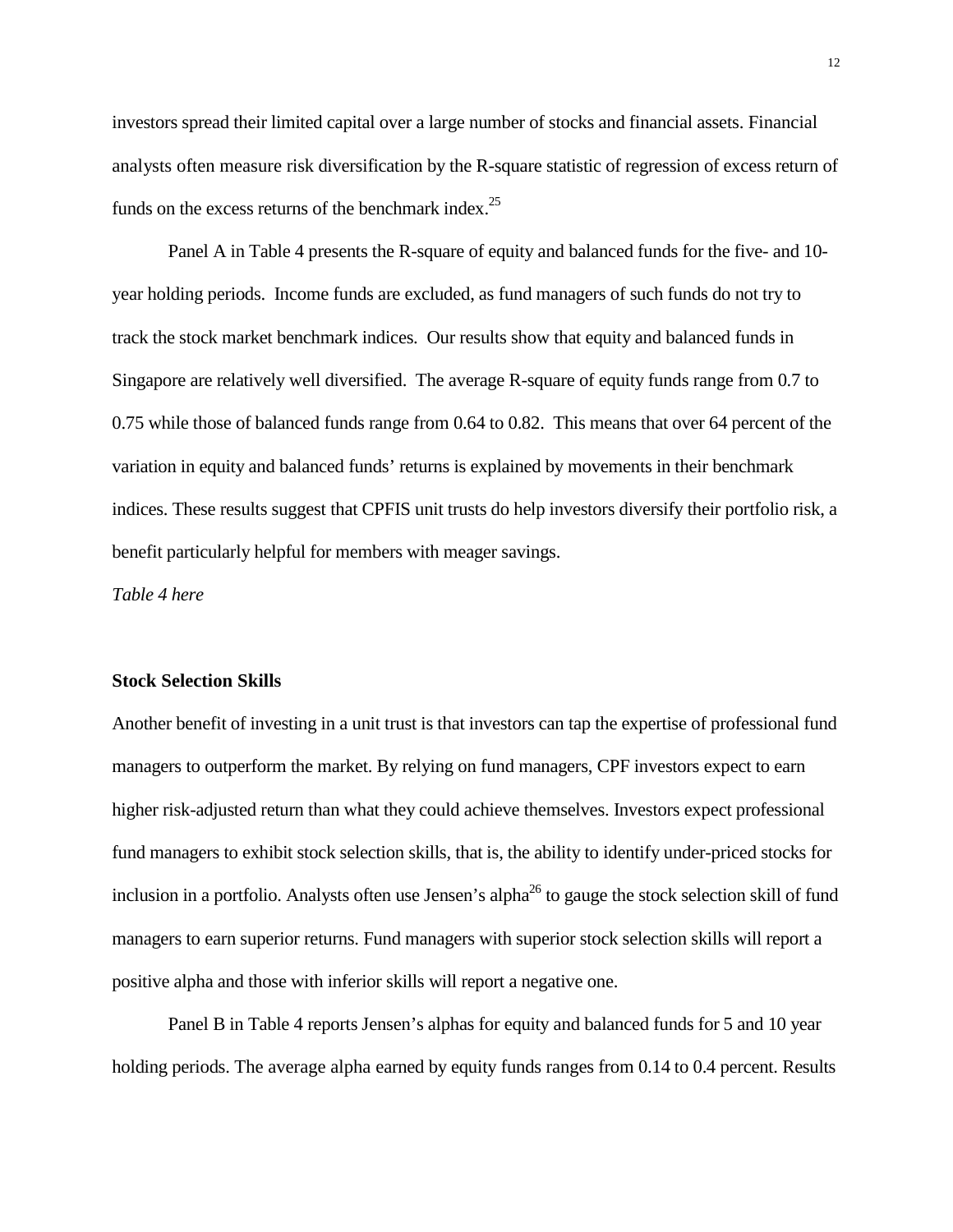are more mixed for balanced funds, which show a positive alpha in three holding periods and negative average alpha for the five-year holding period ending December 2007. While the average alpha of funds is positive, we test whether the funds' alphas are significantly different from zero at the 5% significance level. Our results show that the majority of funds do not report significant alphas. The percentage of equity fund managers with superior stock selection skills ranges only from 6 to 22.5 percent for the various sub-periods. For balanced funds, the proportion is much wider, ranging from 0 to 100 percent (the latter figure must be interpreted with care as there is only one balanced fund with a 10-year historical series ending December 2001).

Our overall observation is that the broad majority of unit trusts managers in Singapore do not exhibit superior stock selection skills. Accordingly, savers should not look to these fund managers to outperform market benchmarks.

#### **Market Timing Ability**

Besides stock selection, fund managers also resort to market timing to earn superior returns. In a bull market when stock prices are rising, a superior market timer would increase the risk exposure of his fund so that its value would rise much faster than the overall stock market. One strategy of achieving this is to increase the asset allocation in stocks and reduce holdings in fixed-income securities. Conversely in a bear market, the market timer would decrease the risk exposure of his fund so that the decline in its value would be less than the overall stock market. Under such a market condition, the fund manager can reduce his exposure to stocks but increase his holdings of fixed-income securities.

We follow Treynor and Mazuy (1966) to ascertain whether managers exhibit market timing skill by using the quadratic regression in equation (1).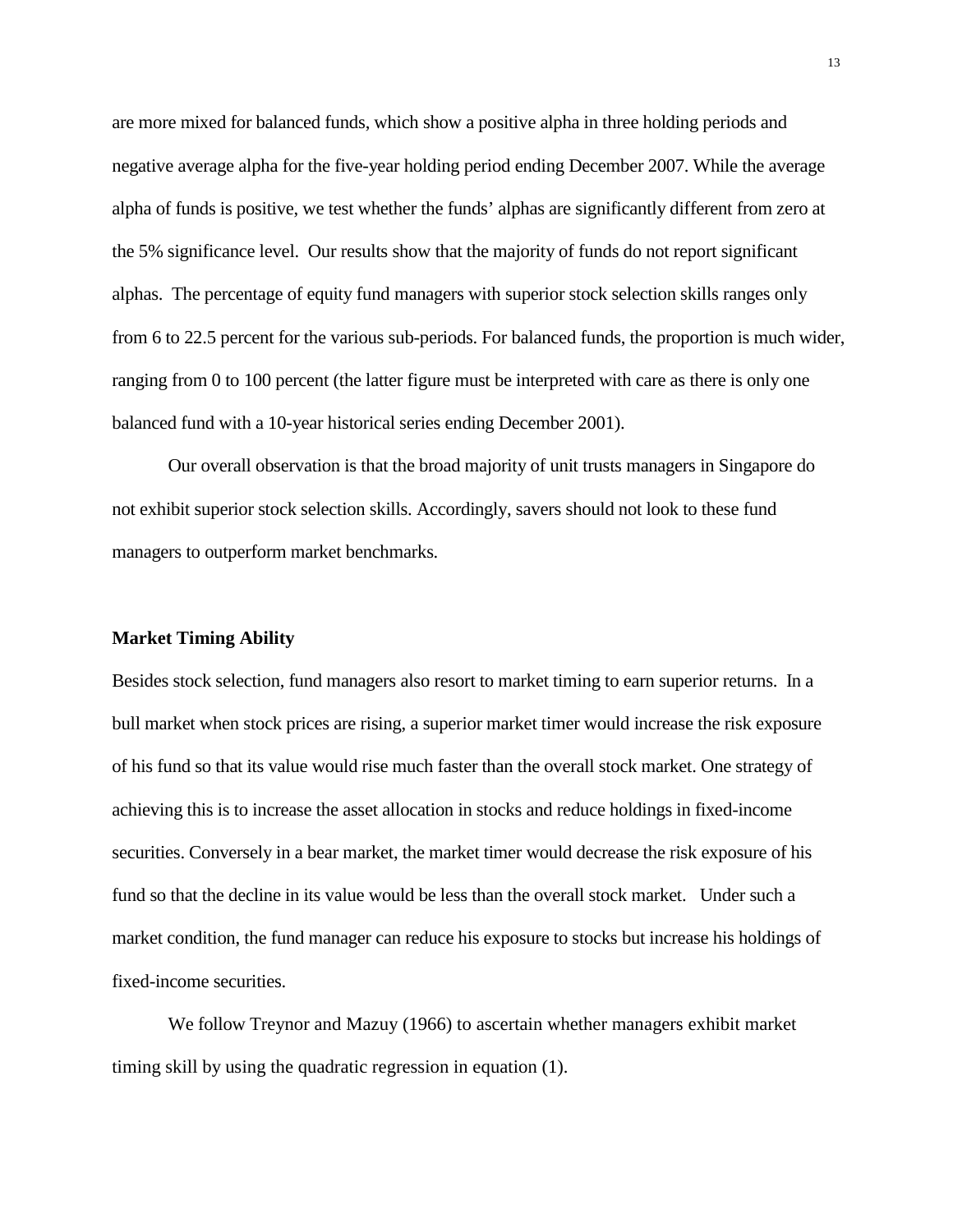$$
R_{jt} - R_{ft} = \alpha_j + \beta_j (R_{mt} - R_{ft}) + \gamma_j (R_{mt} - R_{ft})^2 + \epsilon_{jt}
$$
\n(1)

A positive gamma  $\gamma_i$  indicates that the manager is able to time the market, increasing the weighting of risky securities in a market upturn and decreasing the weighting in a market downturn.

The results reported in Panel C of Table 9 show that the average gamma of equity and balanced funds cluster around 0. The only exception is for balanced funds in the 5-year holding period ending 12/07, where the average gamma was 0.97. These results generally imply that equity fund managers do not exhibit market timing skills. Only 15 to 29 percent of equity funds report gammas larger than 0 at the five percent significance level. Most of the balanced funds also do not report positive gammas at the 5 percent significance level, except for the 10-year period ending 12/07. For this holding period, half of the funds have significant positive gammas. Accordingly, our conclusion is that fund managers generally do not exhibit market timing skills and so investors should not rely on fund managers to time their investments to earn abnormal returns.

#### **Unit Trusts' Persistence of Performance**

Investors are always looking out for fund managers who are able to consistently outperform the market. Hence, they prefer unit trusts that have a consistently good track record. To measure the consistency of funds' performance, we compare the rankings of unit trusts across consecutive sample periods. We first compute Jensen's alpha of all unit trusts over a sub-period of 30 months and rank these funds in decreasing order based on their alphas. We repeat the process for the next, non-overlapping 30 month sub-period to generate another ranking. We then compute the Spearman's rank correlation coefficient<sup>27</sup> ( $\rho$ ) of these two pairs of rankings. Under the null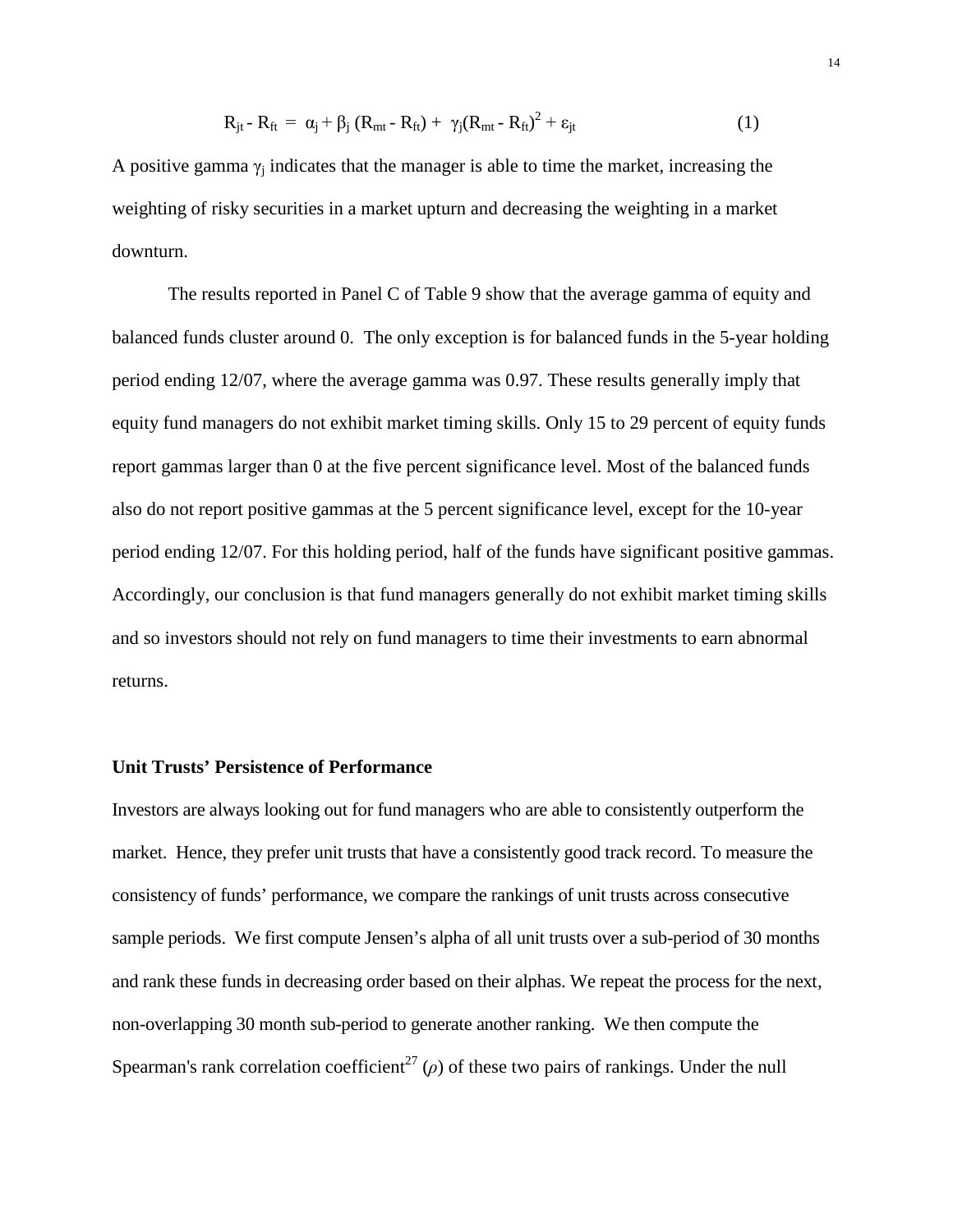hypothesis of no persistence in performance of unit trusts over time, the two sets of rankings will be uncorrelated and *ρ* should be close to 0.

The Spearman rank coefficients of unit trusts are reported in Table 5. They show very low correlation in funds' ranking over time. In addition, these correlation coefficients are generally not significantly different from zero which implies that the funds' performance is not consistent across the two sub-periods. The only exception is the results for equity funds for the period ending 12/07. These results suggest that investors cannot rely on past performance of fund managers to predict their future performance.

*Table 5 here*

#### **Conclusion**

Singapore's pension system is coming under close scrutiny as it seeks ways to help members accumulate sufficient savings to finance their retirement years. One way to grow workers' savings is to have them invest in instruments that compound at high rates of return. Since 1986 when the CPF investment scheme was launched, the CPF Board has progressively expanded the menu of instruments that members may elect, though for those who took the challenge to invest themselves, the majority found it difficult to beat the CPF default interest rate and some have even lost money. Such dismal performance led some members to turn to professional fund managers to help them grow their savings.

We examine the performance of CPF-included unit trusts in Singapore to determine whether these were successful in helping investors enhance their retirement saving. Our results are mixed. On the positive side, unit trusts did provide members with substantial diversification benefits, which is especially helpful for small investors. We also find that fund managers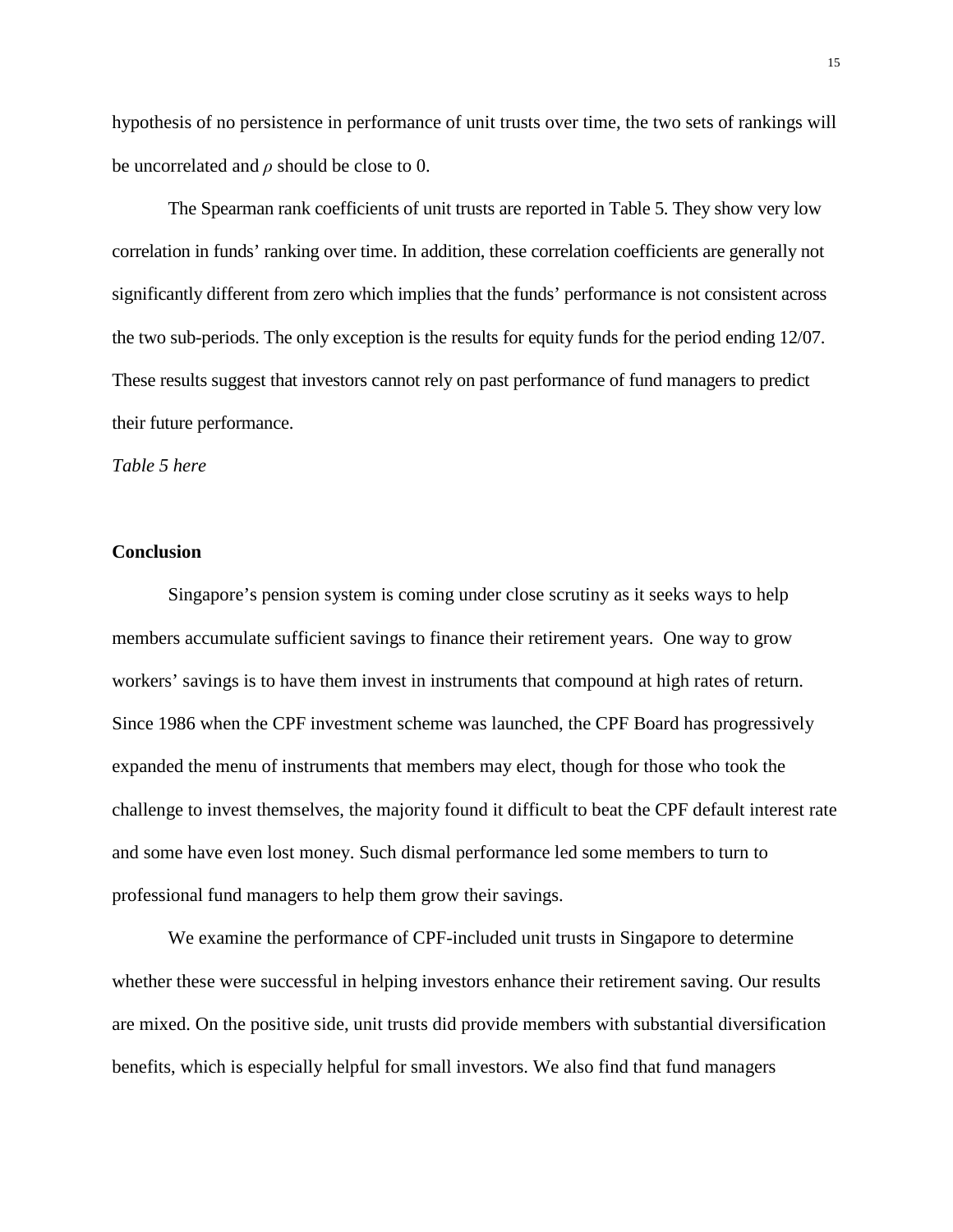positioned their funds appropriately in terms of return-risk tradeoffs as indicated in their prospectus. In addition, unit trusts provided average returns that were higher than the risk-free and the CPF default interest rates. On the negative side, only a minority of these funds outperformed their style-specific benchmarks. In particular, majority of the unit trust managers did not exhibit stock selection or market timing skills, even though investors might expect this from professional money managers. Our results also show that irrespective of whether they ran equity, income, or balanced funds, most fund managers found it difficult to turn in consistent performance over time.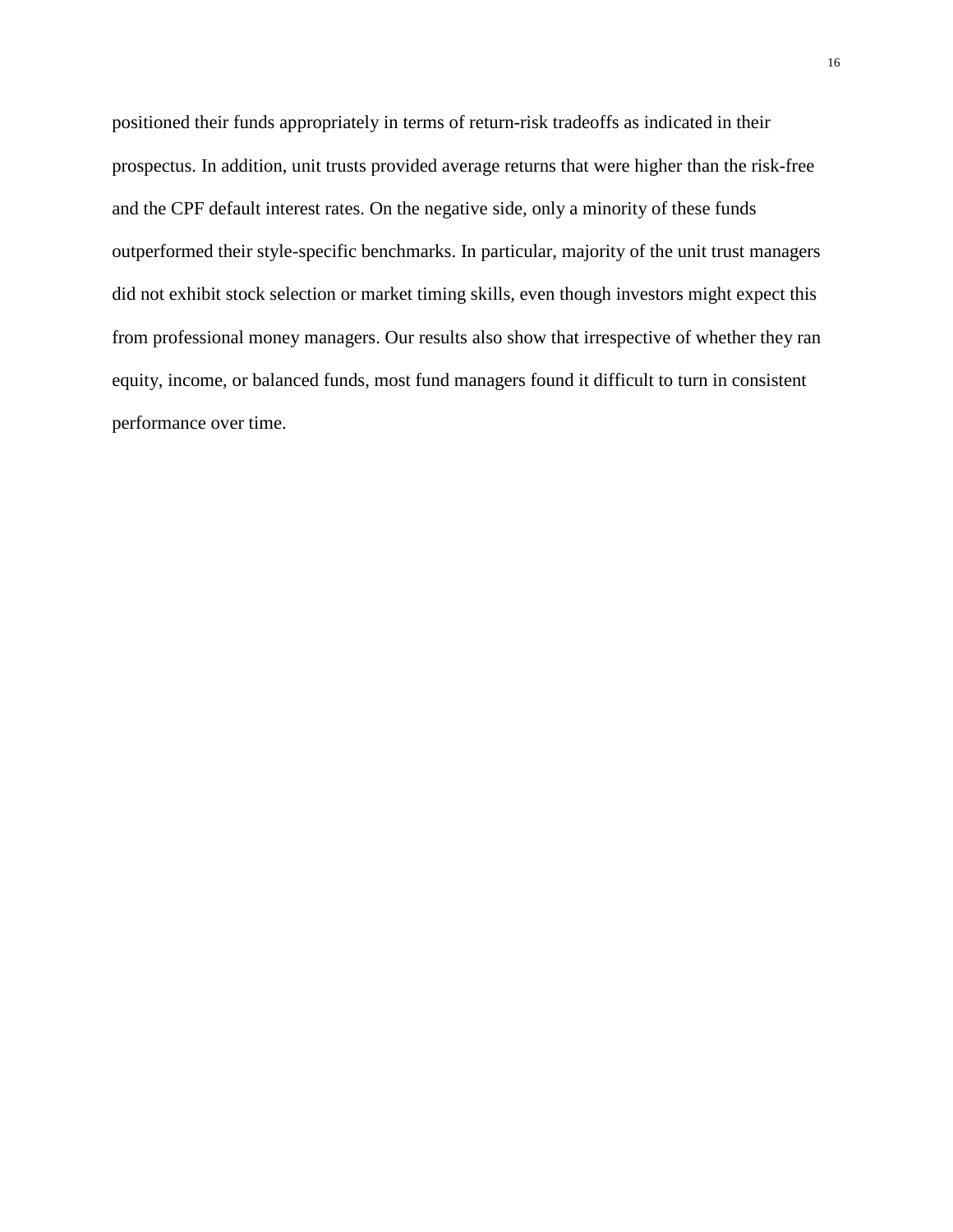#### **References and Notes**

- 1. Koh, Benedict, Olivia S. Mitchell, Toto Tanuwidjaja, and Joelle Fong (2007). "Investment Patterns in Singapore's CPF Central Provident Fund." Journal of Pension Economics and Finance, March 7(1): 1-29.
- 2. Mitchell, Olivia S., Gary R. Mottola, Stephen P. Utkus and Takeshi Yamaguchi (2007). "The Dynamics of Lifecycle Investing in 401(k) Plans." Pension Research Council Working Paper. The Wharton School, University of Pennsylvania.
- 3. See the 2007 Singapore Asset Management Industry Survey, a publication of Monetary Authority of Singapore. CPF-included funds do accept investments from non-CPF monies and hence the growth in the AUM of these funds may not be due entirely to the investment of CPF monies.
- 4. Jensen, M.C. (1968). "The Performance of Mutual Funds in the Period 1945-1964." Journal of Finance, 23: 389- 416. Sharpe, W. (1966). "Mutual Fund Performance". Journal of Business 39: 119-138.
- 5. Malkiel, Burton G. (1995). "Returns from Investing in Equity Mutual Funds 1971 to 1991." Journal of Finance, 50: 549-572. Gruber, M.J. (1996). "Another Puzzle: The Growth in Actively-managed Mutual Funds." The Journal of Finance, 51, No. 3: 783.
- 6. Grinblatt, M. and Titman, S. (1992). "Persistence in Mutual Fund Performance." Journal of Finance, 47: 1977- 1984. Hendricks, D., Patel, J. and Zeckhauser, R. (1993). "Hot Hands in Mutual Funds: Short Run Persistence of Relative Performance, 1974-1988." Journal of Finance, 48: 93-130.
- 7. Carhart, M. (1997). "On Persistence in Mutual Fund Performance." Journal of Finance, 52, 57-82.
- 8. Treynor J.L. and Mazuy K. (1966). "Can Mutual Funds Outguess the Market?" Harvard Business Review, 44: 131-136. Chang, E.C. and Lewellen, W.G. (1984). "Market timing and mutual fund investment performance." Journal of Business, Vol. 57: 57-72. Henriksson, R.D. (1984). "Market timing and mutual fund performance: an empirical investigation." Journal of Business, Vol. 57: 73-96. Lehmann, B.N. and Modest, D.M. (1987). "Mutual fund performance evaluation: a comparison of benchmarks and benchmark comparisons." Journal of Finance, Vol. 42: 233-65. Cumby, R.E. and Glen, J.D. (1990). "Evaluating the performance of the international mutual funds." Journal of Finance, Vol. 45: 497-521.
- 9. Wagner, J., Shellans, S. and Paul, R. (1992). "Market Timing Works where it Matters Most... In the Real World." Journal of Portfolio Management, 18: 86-90. Brocanto, J. and Chandy, P. (1994). "Does Market Timing Really Work in the Real World?" Journal of Portfolio Management, 20: 39-44. Ferson, W.E. and Schadt, R.W. (1996). "Measuring Fund Strategy and Performance in Changing Economic Conditions." The Journal of Finance, Vol. 51, No. 2, June: 425-461.
- 10. Pfleiderer, P, and S. Bhattacharya (1983). "A Note on Performance Evaluation." Technical Report No. 714, Stanford Univ., Graduate School of Business. Kon, S.J. and Jen, F.C. (1979). "The investment performance of mutual funds: an empirical investigation of timing, selectivity, and market efficiency." Journal of Business, Vol. 52: 263-89. Miller, T.W. and Gressis, N. (1980). "Nonstationarity and evaluation of mutual fund performance." Journal of Financial and Quantitative Analysis, Vol. 15: 639-54.
- 11. Tse, Yiu Kuen and Chia, Joseph H.H. (1997). "An Empirical Analysis of Unit Trust Performance in Singapore." Working Paper, Singapore Management University.
- 12. Chia, N.C., Chua, S. T. and Tsui, A. K. (2007). "The Central Provident Fund Investment Scheme in Singapore: A Preliminary Comparison of Returns." Working Paper, National University of Singapore, Department of Economics, July.
- 13. Morningstar merged with Standard & Poor's Fund Services Asia in 2007. Standard & Poor's Fund Services Asia has been appointed by the Funds Performance Tracking Committee, a committee chaired by and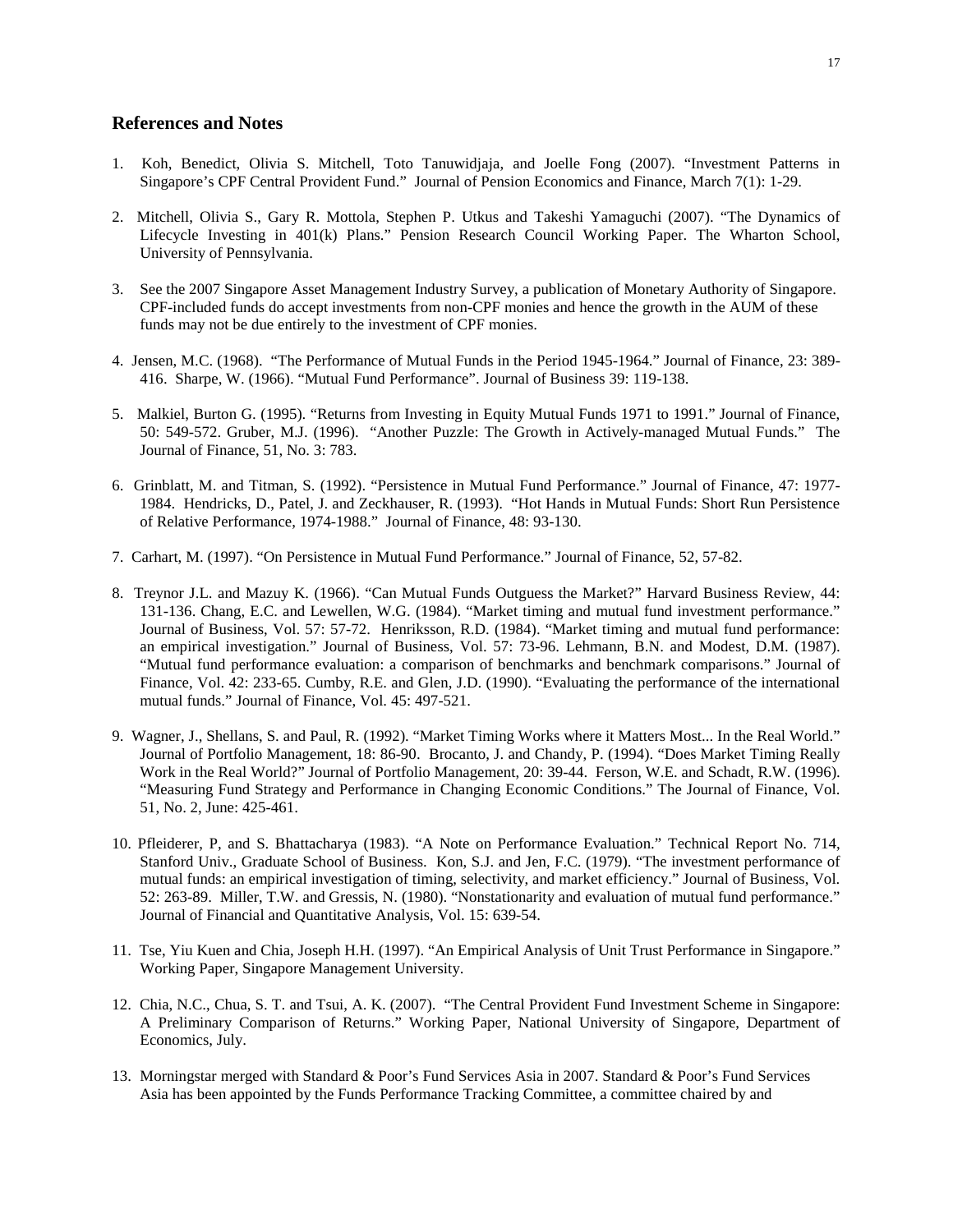comprising of representatives from the Investment Management Association of Singapore (IMAS), the Life Insurance Association of Singapore, and the Securities Investors Association (Singapore), to monitor the performance of all unit trusts and ILPs included under the CPFIS. Standard & Poor's Fund Services Asia monitors the performance of all unit trusts (UTs) and ILPs included in the CPFIS admissible set of investment options since mid-2002 (IMAS, various years).

- 14. Low, Linda and Aw T.C. (1997). Housing a Healthy, Educated, and Wealthy Nation through the CPF. The Institute of Policy Studies. Singapore: Times Academic Press. Low, Linda and T. C. Aw (2004). Social Insecurity in the New Millennium: The Central Provident Fund. Singapore: Times Academic Press.
- 15. Active CPF members are persons with at least one contribution in the current or preceding three months.
- 16. The exchange rate as of June 2008 was S\$1.35=US\$1.
- 17. Previously, the CPF-SA return is set at 1.5 percentage points above the CPF-OA rate.
- 18. Although the SMRA rate is floating, its volatility is tempered as it is adjusted only quarterly, and is based on averaging daily yields of the 10-year Singapore Government Securities benchmark over a period of one year. The CPF board will maintain a floor rate of 4% from  $1<sup>st</sup>$  January 2008 to 31<sup>st</sup> December 2009 to help members adjust to the floating SMRA rate.
- 19. After April 2008, CPF participants cannot invest the first \$20,000 in both their OA and SA accounts outside the CPF-managed pool, a restriction instituted because of the extra 1 percent interest to be paid on the first \$60,000 of a member's combined balances, with up to \$20,000 from the OA from 1 Jan 2008. This additional interest given by the CPF Board is meant to enhance retirement saving adequacy. Thus, the first \$20,000 restriction helps CPF members keep a basic amount of savings safe from investment risks. The threshold limit for SA accounts was raised to \$30,000 from 1 May 2009.
- 20. The CPF Board has imposed investment limits on certain asset classes such as stock and gold. For instance, members can only invest up to 35% of their investible savings in shares, property funds and corporate bonds. These limits are in place so that members do not over-concentrate their portfolio in specific assets.
- 21. The other factors include poor investment timing and failure to diversify risk. For additional details, refer to speech by Singapore's Minister of Manpower in his speech (http://www.mom.gov.sg/publish/momportal/en/press\_room/mom\_speeches/2005/20050714 speechbydmgenghenministerformanpowerand2ndministerford.html).
- 22. A CPF-included CIS may draw investments from one or more unit trusts under the CPFIS.
- 23. According to Morningstar (2007), all descriptions, formulae and examples utilize a Reinvested Income Price Series (RIPs) rather than the fund or indices pricing series. This is because RIPs are an aggregation of prices, income, splits and other corporate actions thus allowing fair and easy comparison between funds and indices.
- 24. A fund's excess return is computed as average return of fund less the Treasury bill's return.
- 25. The R square or coefficient of determination of the regression  $R_{it} R_{ft} = \alpha_i + \beta_i (R_{Mt} R_{ft}) + \varepsilon_{it}$  measures the proportion of total variation of the fund's return that is explained by the variation of its benchmark's return; it ranges from 0 to 1.0, and a fully diversified fund has an  $\mathbb{R}^2$  of 1.0.
- 26. Jensen's alpha is the intercept  $\alpha_i$  in the excess return regression  $R_{it} R_{ft} = \alpha_i + \beta_i (R_{Mt} R_{ft}) + \epsilon_{it}$ .
- **27.** The Spearman's rank coefficient is a non-parametric measure of correlation and is computed as shown:

 $(N^2 - 1)$  $1-\frac{6\sum}{N(N)^2}$  $\rho = 1 - \frac{6\sum D_i^2}{N(N^2 - 1)}$  where N is the sample size and D<sub>i</sub> is the difference between the rankings of unit trust i over

two different evaluation periods.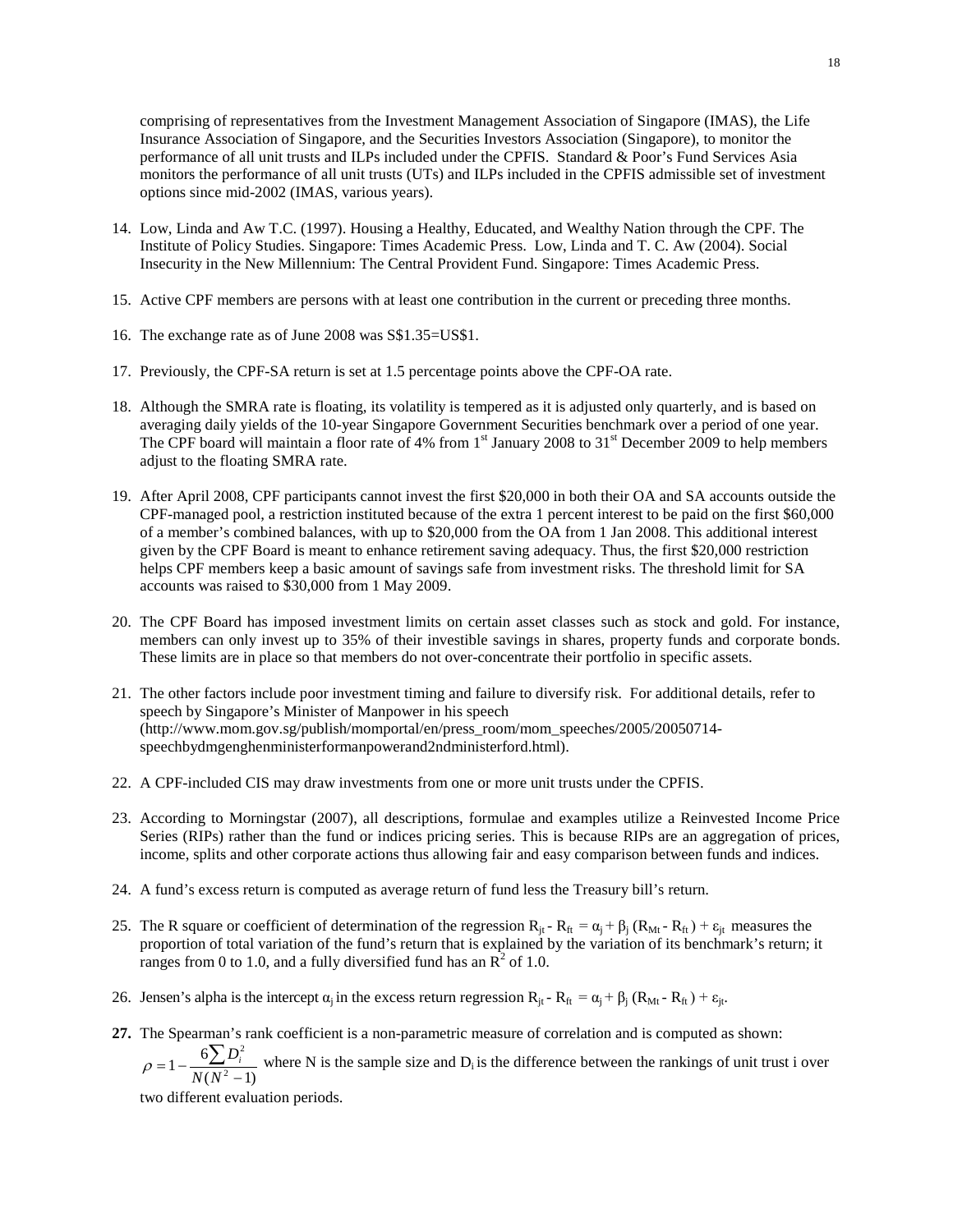| Table 1: Net Realized Profits/Losses for Investments Held Under the CPF Investment Scheme Ordinary Account (CPFIS-OA): |  |  |
|------------------------------------------------------------------------------------------------------------------------|--|--|
|------------------------------------------------------------------------------------------------------------------------|--|--|

|                                                   | 2007    | 2006    | 2005    | 2004    | 4-vear |
|---------------------------------------------------|---------|---------|---------|---------|--------|
| Members who made net realized                     |         |         |         |         |        |
| profits <i>in excess of</i> the OA interest       | 239,000 | 180.000 | 147,000 | 128,000 |        |
| rate of $2.5%$                                    |         |         |         |         |        |
| % of Members                                      | 28%     | 23%     | 19%     | 17%     | 22%    |
|                                                   |         |         |         |         |        |
| Members who made realized profits,                | 245,000 | 257,000 | 250,000 | 240,000 |        |
| but equal to or less than OA rate<br>% of Members | 29%     | 32%     | 33%     | 33%     | 32%    |
|                                                   |         |         |         |         |        |
| Members who made realized losses                  | 368,000 | 362,000 | 363,000 | 370,000 |        |
| % of Members                                      | 43%     | 45%     | 48%     | 50%     | 47%    |

Note: Under the CPF Act, the Board pays a minimum interest of 2.5% per annum. The interest rate for the Ordinary Account is 2.5% as at 30 Sep 2008. Source: Constructed from CPFIS Profits/ Losses for the Financial Year ended 31 September 2005 & 2007 [www.cpf.gov.sg/cpf\\_info/ie/IE\\_reportpl.pdf](http://www.cpf.gov.sg/cpf_info/ie/IE_reportpl.pdf) (viewed on 20 July 2008<u>) [mycpf.cpf.gov.sg/NR/rdonlyres/D324F161-1F6A-4699-A6BA-C5ACA0E11C5F/0/IE\\_reportpl.pdf](http://mycpf.cpf.gov.sg/NR/rdonlyres/D324F161-1F6A-4699-A6BA-C5ACA0E11C5F/0/IE_reportpl.pdf) (</u>viewed on 20 July 2008)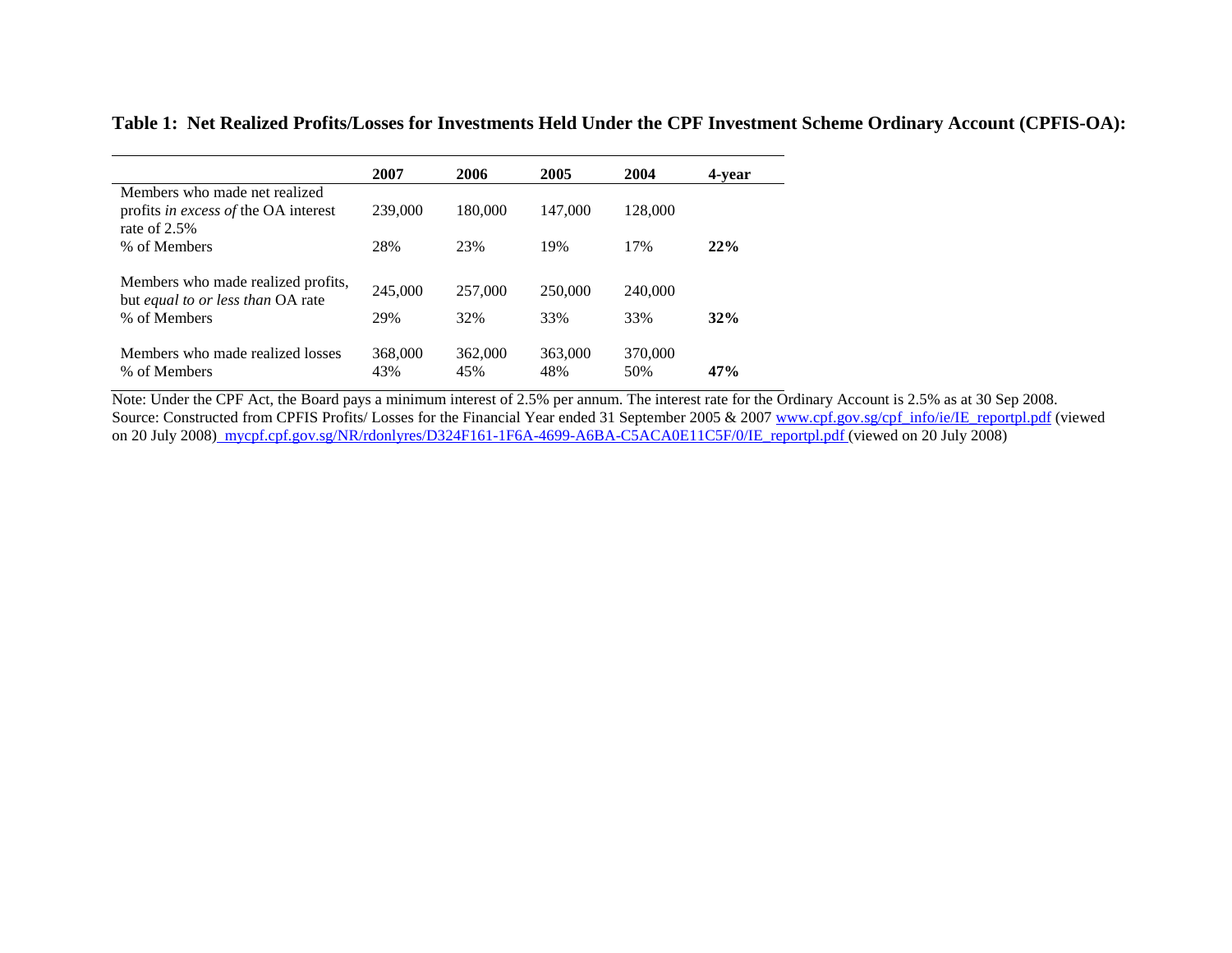| <b>Summary Statistics</b>             | Period Ending Dec 2001 |         | Period Ending Dec 2007 |            |
|---------------------------------------|------------------------|---------|------------------------|------------|
|                                       | 5-year                 | 10-year | 5-year                 | $10$ -year |
| Average Annual Return (%)             | 1.98                   | 7.96    | 16.32                  | 10.27      |
| CPF OA (average) annual rate $(\%)$   | 3.21                   | 3.23    | 2.53                   | 2.77       |
| T-notes/bond Yield annual rate (%)    | 3.64                   | 3.73    | 2.57                   | 3.02       |
| Proportion of funds with:             |                        |         |                        |            |
| Average return $> 0$                  | 52.5%                  | 88.2%   | 99.4%                  | 97.9%      |
| Average return $>$ 3-months'          | 30.0%                  | 82.4%   | 93.6%                  | 85.4%      |
| T-bill rate                           |                        |         |                        |            |
| Average return $>$ CPF rate           | 32.5%                  | 82.4%   | 94.4%                  | 85.4%      |
| Average return $>$ Benchmark's return | 80.0%                  | 88.2%   | 39.5%                  | 64.6%      |

# **Table 2: Summary Statistics of CPFIS-included unit trusts**

Source: Authors' computations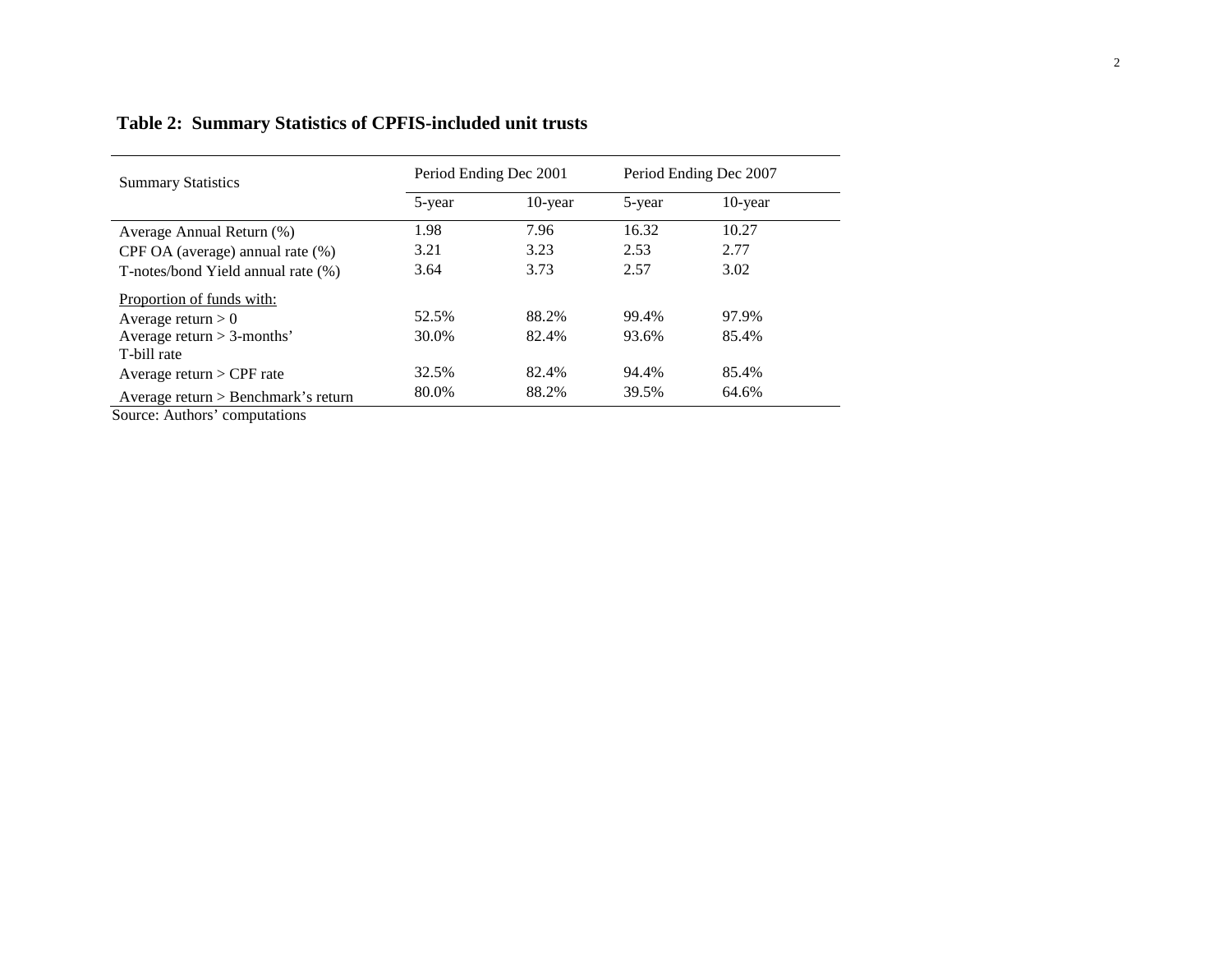| Holding       |                        |                               |                 |               |                                      |                 |               |
|---------------|------------------------|-------------------------------|-----------------|---------------|--------------------------------------|-----------------|---------------|
| <b>Period</b> | Average                | <b>Period Ending Dec 2001</b> |                 |               | <b>Sample Period Ending Dec 2007</b> |                 |               |
|               |                        | <b>Equity</b>                 | <b>Balanced</b> | <b>Income</b> | Equity                               | <b>Balanced</b> | <b>Income</b> |
|               | Return $(\%)$          | 2.13                          | $-1.21$         | 5.82          | 19.60                                | 9.90            | 2.60          |
|               | Excess return $(\% )$  | $-1.48$                       | $-4.70$         | 2.11          | 16.60                                | 7.20            | 0.00          |
| 5 years       | Standard deviation (%) | 28.64                         | 22.04           | 4.18          | 13.60                                | 6.10            | 3.00          |
|               | Beta                   | 0.87                          | 1.03            | $-0.01$       | 0.89                                 | 0.69            | 0.31          |
|               |                        |                               |                 |               |                                      |                 |               |
|               | Return $(\%)$          | 8.07                          | 9.26            | 6.51          | 11.20                                | 7.70            | 3.60          |
|               | Excess return $(\% )$  | 4.19                          | 5.33            | 2.68          | 7.90                                 | 4.60            | 0.60          |
| 10 years      | Standard deviation (%) | 22.96                         | 25.08           | 4.50          | 23.40                                | 15.90           | 2.60          |
|               | Beta                   | 0.88                          | 0.78            | $\mathbf{0}$  | 0.86                                 | 0.96            | 0.25          |

**Table 3: Return and risk profiles of CPFIS unit trusts**

Source: Authors' computations

## **Table 4: R-square, Alphas and Gammas of CPFIS unit trusts**

| Holding  |                                 |                               |                 |               |                               |
|----------|---------------------------------|-------------------------------|-----------------|---------------|-------------------------------|
| Period   | Average                         | <b>Period Ending Dec 2001</b> |                 |               | <b>Period Ending Dec 2007</b> |
|          |                                 | <b>Equity</b>                 | <b>Balanced</b> | <b>Equity</b> | <b>Balanced</b>               |
|          | Panel A: R-square of regression |                               |                 |               |                               |
| 5 years  | R-square                        | 0.70                          | 0.67            | 0.75          | 0.64                          |
| 10 years | R-square                        | 0.72                          | 0.82            | 0.71          | 0.71                          |
|          |                                 |                               |                 |               |                               |
|          | Panel B: Alpha of unit trusts   |                               |                 |               |                               |
| 5 years  | Average Alpha (%)               | 0.40                          | 0.01            | 0.14          | $-0.02$                       |
|          | % where $Alpha > 0$             | 6.00                          | 0.00            | 15.00         | 5.00                          |
| 10 years | Average Alpha (%)               | 0.35                          | 0.62            | 0.32          | 0.07                          |
|          | % where $Alpha > 0$             | 14.00                         | 100             | 22.50         | 0.00                          |
|          |                                 |                               |                 |               |                               |
|          | Panel C: Gamma of unit trusts   |                               |                 |               |                               |
| 5 years  | Average Gamma (%)               | 0.00                          | 0.01            | $-0.01$       | 0.97                          |
|          | % where $Gamma > 0$             | 15                            | $\theta$        | 20            | 5                             |
| 10 years | Average Gamma (%)               | 0.00                          | 0.00            | 0.00          | 0.00                          |
|          | % where $Gamma > 0$             | 29                            | $\Omega$        | 27.5          | 50                            |
|          |                                 |                               |                 |               |                               |

Source: Authors' computations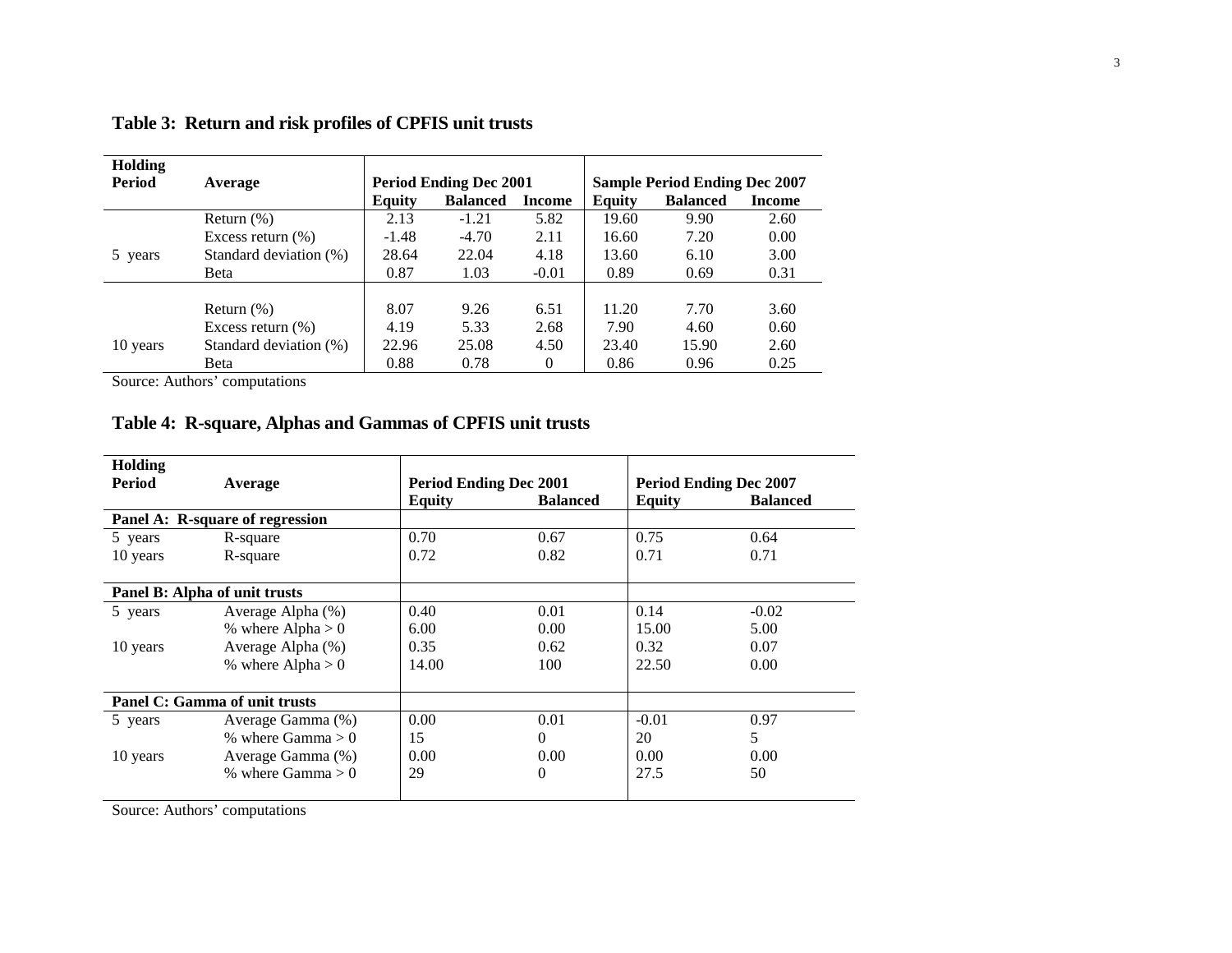| <b>Type of fund</b> | <b>Period Ending Dec 2001</b> |            | <b>Period Ending Dec 2007</b> |              |
|---------------------|-------------------------------|------------|-------------------------------|--------------|
|                     | O                             | # of funds | $\rho$                        | $#$ of funds |
| Equity              | 0.17161                       | 34         | $0.4634*$                     | 92           |
| Balanced            | $NA^{\omega}$                 | 4          | 0.0281                        | 19           |
| Income              | $NA^{\omega}$                 |            | 0.0055                        | 13           |

**Table 5: Spearman Coefficients (ρ) of CPF-included unit trusts ranking on the Jensen alpha measure**

Source: Authors' computations

\* Significant at 5% level<br>\* Significant at 5% level<br><sup>@</sup> Unreliable to compute statistical significance since the sample sizes are only 4 and 2 respectively for the balanced and income funds.